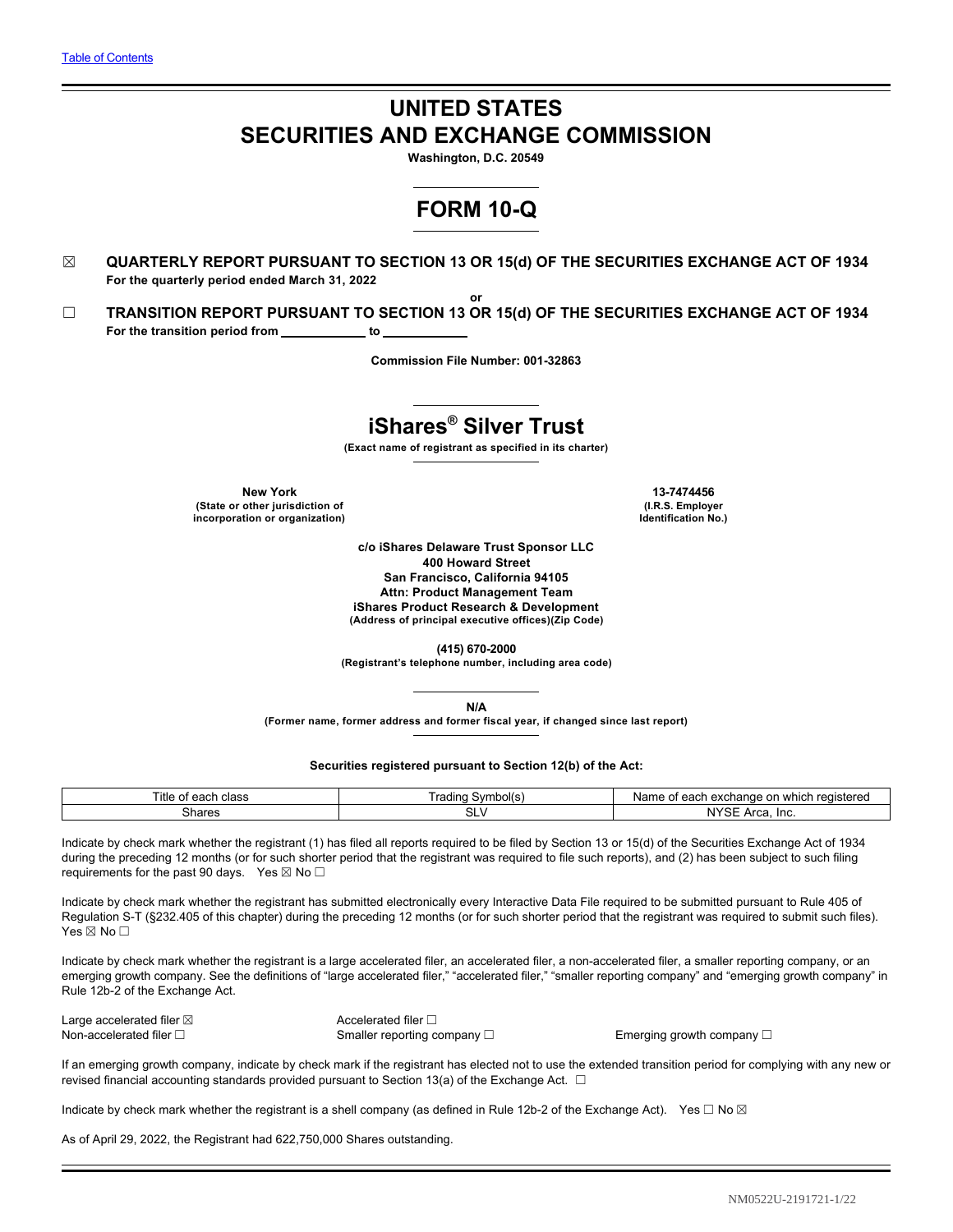## <span id="page-1-0"></span>**Table of Contents**

|                   | <b>PART I-FINANCIAL INFORMATION</b>                                                    | Page            |
|-------------------|----------------------------------------------------------------------------------------|-----------------|
| Item 1.           | <b>Financial Statements (Unaudited)</b>                                                | 1               |
|                   | Statements of Assets and Liabilities at March 31, 2022 and December 31, 2021           | 1               |
|                   | Statements of Operations for the three months ended March 31, 2022 and 2021            | $\overline{2}$  |
|                   | Statements of Changes in Net Assets for the three months ended March 31, 2022 and 2021 | $\overline{3}$  |
|                   | Statements of Cash Flows for the three months ended March 31, 2022 and 2021            | $\overline{5}$  |
|                   | Schedules of Investments at March 31, 2022 and December 31, 2021                       | $\underline{6}$ |
|                   | <b>Notes to Financial Statement</b>                                                    | $\overline{1}$  |
| Item 2.           | Management's Discussion and Analysis of Financial Condition and Results of Operations  | 11              |
| Item 3.           | <b>Quantitative and Qualitative Disclosures About Market Risk</b>                      | 12              |
| Item 4.           | <b>Controls and Procedures</b>                                                         | 12              |
|                   | <b>PART II - OTHER INFORMATION</b>                                                     |                 |
| Item 1.           | <b>Legal Proceedings</b>                                                               | 13              |
| Item 1A.          | <b>Risk Factors</b>                                                                    | <u>13</u>       |
| Item 2.           | Unregistered Sales of Equity Securities and Use of Proceeds                            | <u>14</u>       |
| Item 3.           | <b>Defaults Upon Senior Securities</b>                                                 | <u>14</u>       |
| Item 4.           | <b>Mine Safety Disclosures</b>                                                         | <u>14</u>       |
| Item 5.           | <b>Other Information</b>                                                               | 14              |
| Item 6.           | <b>Exhibits</b>                                                                        | 15              |
| <b>SIGNATURES</b> |                                                                                        | <u>16</u>       |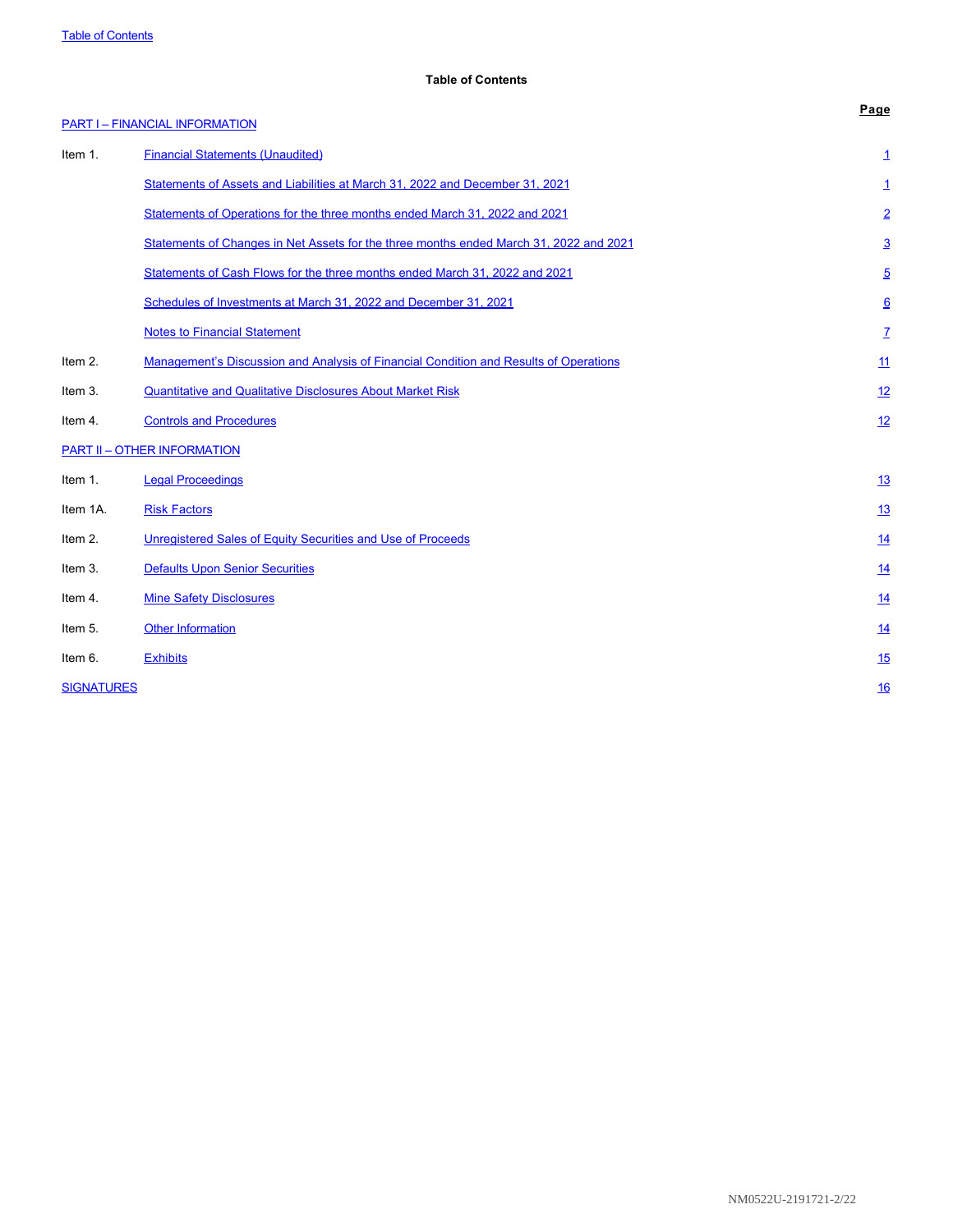## <span id="page-2-0"></span>**PART I** – **FINANCIAL INFORMATION**

## <span id="page-2-1"></span>**Item 1. Financial Statements**

#### <span id="page-2-2"></span>**iShares® Silver Trust Statements of Assets and Liabilities (Unaudited)** At March 31, 2022 and December 31, 2021

|                                                            | March 31,<br>2022    |     | December 31,<br>2021 |
|------------------------------------------------------------|----------------------|-----|----------------------|
| <b>Assets</b>                                              |                      |     |                      |
| Investment in silver bullion, at fair value <sup>(a)</sup> | \$<br>13,862,837,819 | \$  | 12,254,397,545       |
| <b>Total Assets</b>                                        | 13,862,837,819       |     | 12,254,397,545       |
|                                                            |                      |     |                      |
| <b>Liabilities</b>                                         |                      |     |                      |
| Sponsor's fees payable                                     | 5,879,314            |     | 5,163,322            |
| <b>Total Liabilities</b>                                   | 5,879,314            |     | 5,163,322            |
|                                                            |                      |     |                      |
| Commitments and contingent liabilities (Note 6)            |                      |     |                      |
|                                                            |                      |     |                      |
| <b>Net Assets</b>                                          | 13,856,958,505       | \$. | 12,249,234,223       |
|                                                            |                      |     |                      |
| Shares issued and outstanding <sup>(b)</sup>               | 604.600.000          |     | 573,800,000          |
| Net asset value per Share (Note 2C)                        | \$<br>22.92          | -\$ | 21.35                |

(a) Cost of investment in silver bullion: \$12,064,750,371 and \$11,330,688,133, respectively.

(b) No par value, unlimited amount authorized.

*See notes to financial statements.*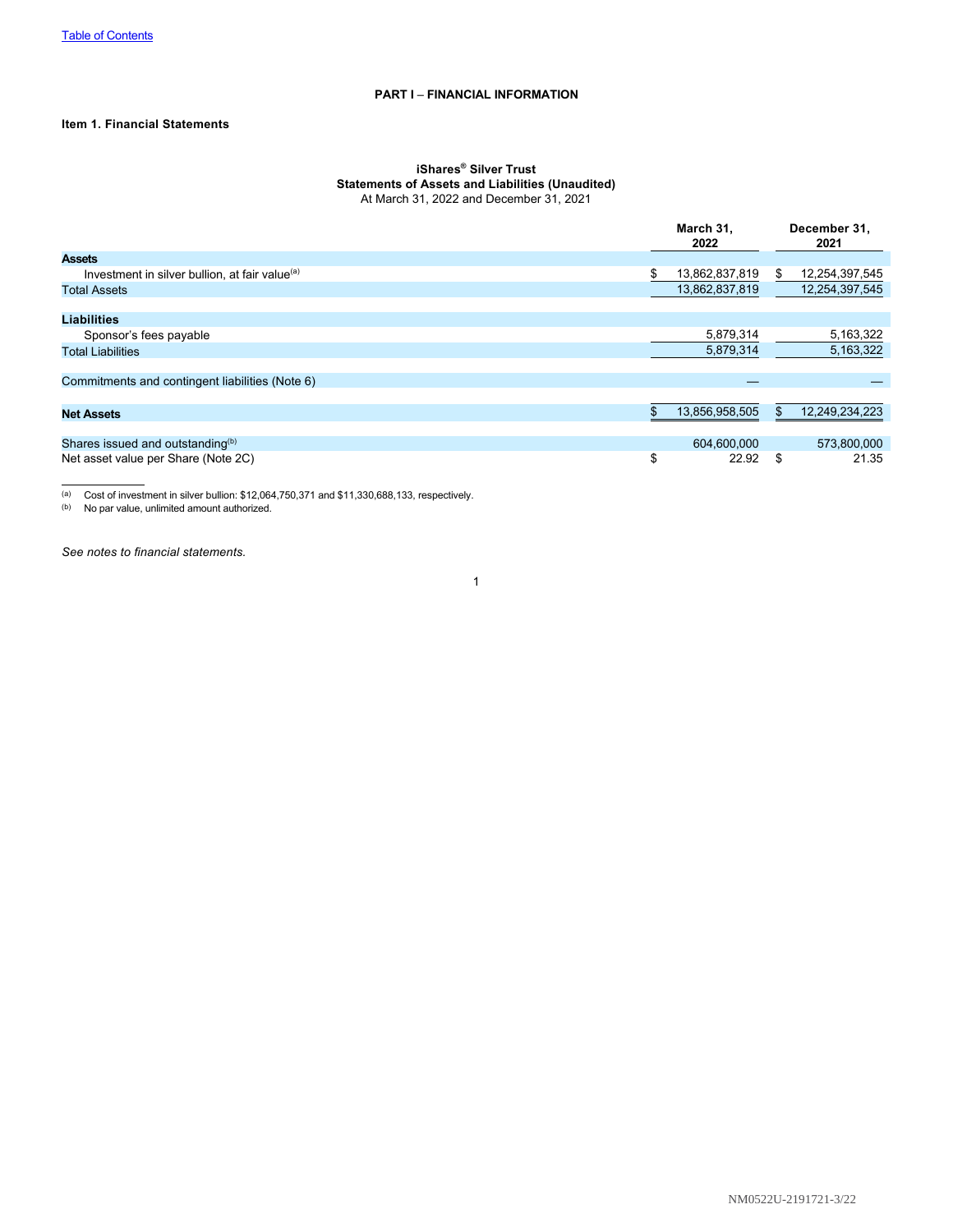#### <span id="page-3-0"></span>**iShares® Silver Trust Statements of Operations (Unaudited)** For the three months ended March 31, 2022 and 2021

|                                                                 | <b>Three Months Ended</b><br>March 31, |     |                 |
|-----------------------------------------------------------------|----------------------------------------|-----|-----------------|
|                                                                 | 2022                                   |     | 2021            |
| <b>Expenses</b>                                                 |                                        |     |                 |
| Sponsor's fees                                                  | 15,968,507                             | \$. | 19,286,631      |
| <b>Total expenses</b>                                           | 15,968,507                             |     | 19,286,631      |
| Net investment loss                                             | (15,968,507)                           |     | (19,286,631)    |
|                                                                 |                                        |     |                 |
| Net Realized and Unrealized Gain (Loss)                         |                                        |     |                 |
| Net realized gain from:                                         |                                        |     |                 |
| Silver bullion sold to pay expenses                             | 1,304,282                              |     | 5,209,327       |
| Silver bullion distributed for the redemption of Shares         | 69,885,981                             |     | 888,549,245     |
| Net realized gain                                               | 71,190,263                             |     | 893,758,572     |
| Net change in unrealized appreciation/depreciation              | 874,378,036                            |     | (2,459,779,533) |
| Net realized and unrealized gain (loss)                         | 945,568,299                            |     | (1,566,020,961) |
|                                                                 |                                        |     |                 |
| Net increase (decrease) in net assets resulting from operations | 929,599,792                            | S.  | (1,585,307,592) |
|                                                                 |                                        |     |                 |
| Net increase (decrease) in net assets per Share <sup>(a)</sup>  | \$<br>1.59                             | S   | (2.47)          |

(a) Net increase (decrease) in net assets per Share based on average shares outstanding during the period.

*See notes to financial statements.*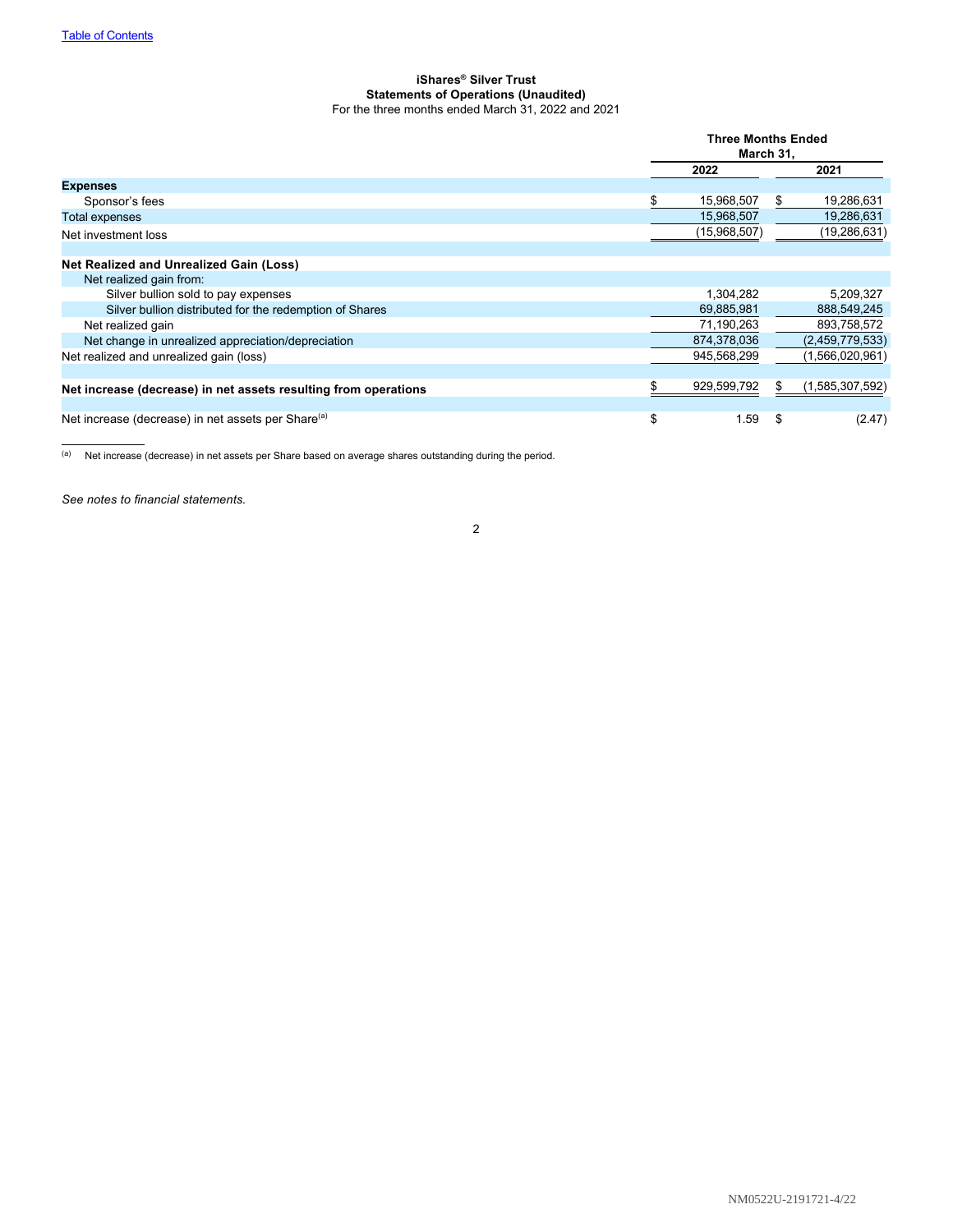## <span id="page-4-0"></span>**iShares® Silver Trust Statements of Changes in Net Assets (Unaudited)** For the three months ended March 31, 2022

|                                                            | <b>Three Months Ended</b><br>March 31, 2022 |
|------------------------------------------------------------|---------------------------------------------|
| Net Assets at December 31, 2021                            | 12,249,234,223<br>\$                        |
| <b>Operations:</b>                                         |                                             |
| Net investment loss                                        | (15,968,507)                                |
| Net realized gain                                          | 71,190,263                                  |
| Net change in unrealized appreciation/depreciation         | 874,378,036                                 |
| Net increase in net assets resulting from operations       | 929,599,792                                 |
| <b>Capital Share Transactions:</b>                         |                                             |
| <b>Contributions for Shares issued</b>                     | 1,235,098,722                               |
| Distributions for Shares redeemed                          | (556, 974, 232)                             |
| Net increase in net assets from capital share transactions | 678,124,490                                 |
| Increase in net assets                                     | 1,607,724,282                               |
| Net Assets at March 31, 2022                               | \$<br>13,856,958,505                        |
| Shares issued and redeemed                                 |                                             |
| Shares issued                                              | 55,400,000                                  |
| Shares redeemed                                            | (24,600,000)                                |
| Net increase in Shares issued and outstanding              | 30,800,000                                  |

*See notes to financial statements.*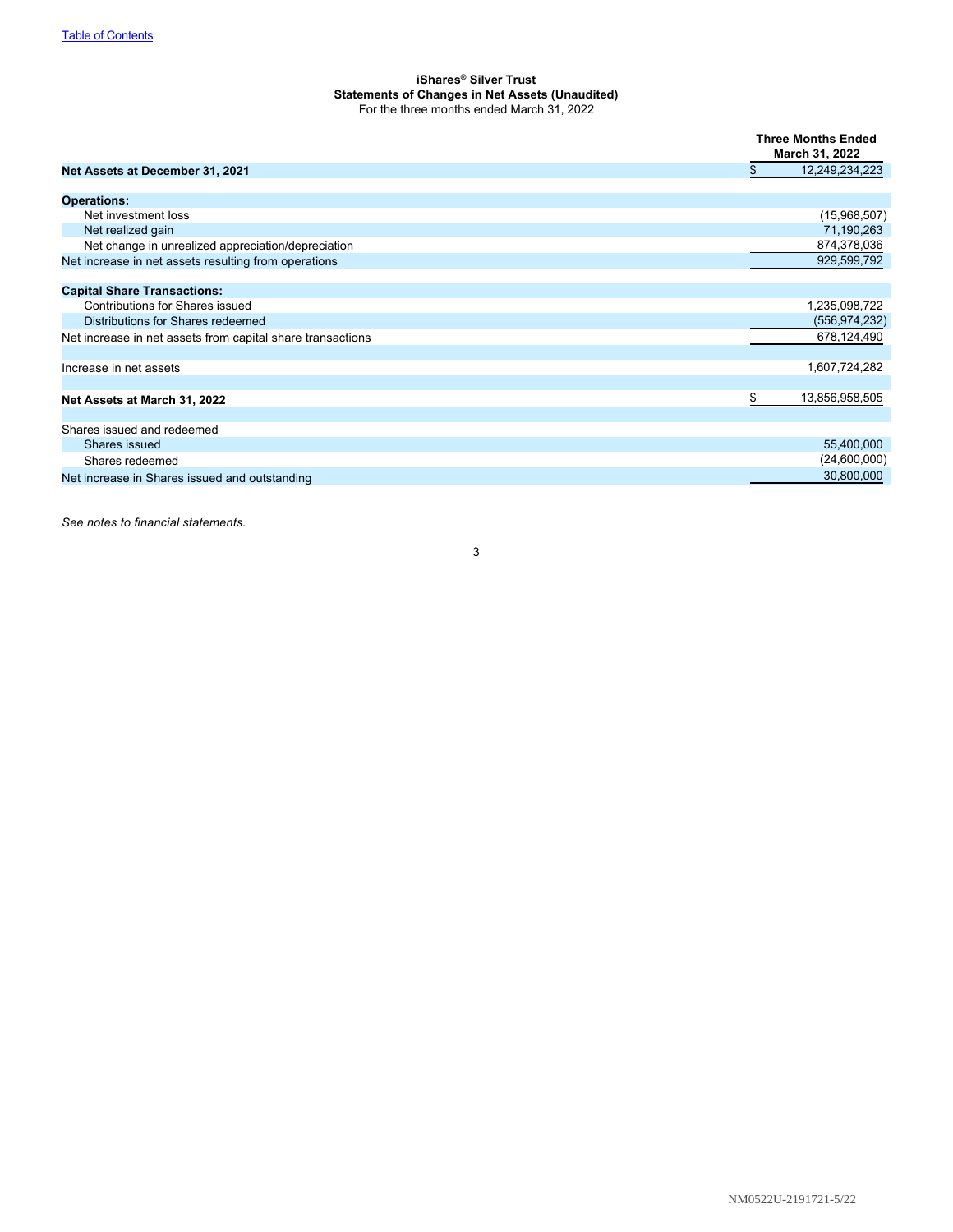#### **iShares® Silver Trust Statements of Changes in Net Assets (Unaudited)** For the three months ended March 31, 2021

|                                                            | <b>Three Months Ended</b><br>March 31, 2021 |
|------------------------------------------------------------|---------------------------------------------|
| Net Assets at December 31, 2020                            | \$<br>14,791,792,720                        |
| <b>Operations:</b>                                         |                                             |
| Net investment loss                                        | (19, 286, 631)                              |
| Net realized gain                                          | 893,758,572                                 |
| Net change in unrealized appreciation/depreciation         | (2,459,779,533)                             |
| Net decrease in net assets resulting from operations       | (1,585,307,592)                             |
| <b>Capital Share Transactions:</b>                         |                                             |
| <b>Contributions for Shares issued</b>                     | 4,468,670,836                               |
| Distributions for Shares redeemed                          | (3,878,623,508)                             |
| Net increase in net assets from capital share transactions | 590,047,328                                 |
| Decrease in net assets                                     | (995, 260, 264)                             |
| Net Assets at March 31, 2021                               | 13,796,532,456<br>S                         |
| Shares issued and redeemed                                 |                                             |
| Shares issued                                              | 176,700,000                                 |
| Shares redeemed                                            | (158, 350, 000)                             |
| Net increase in Shares issued and outstanding              | 18,350,000                                  |

*See notes to financial statements.*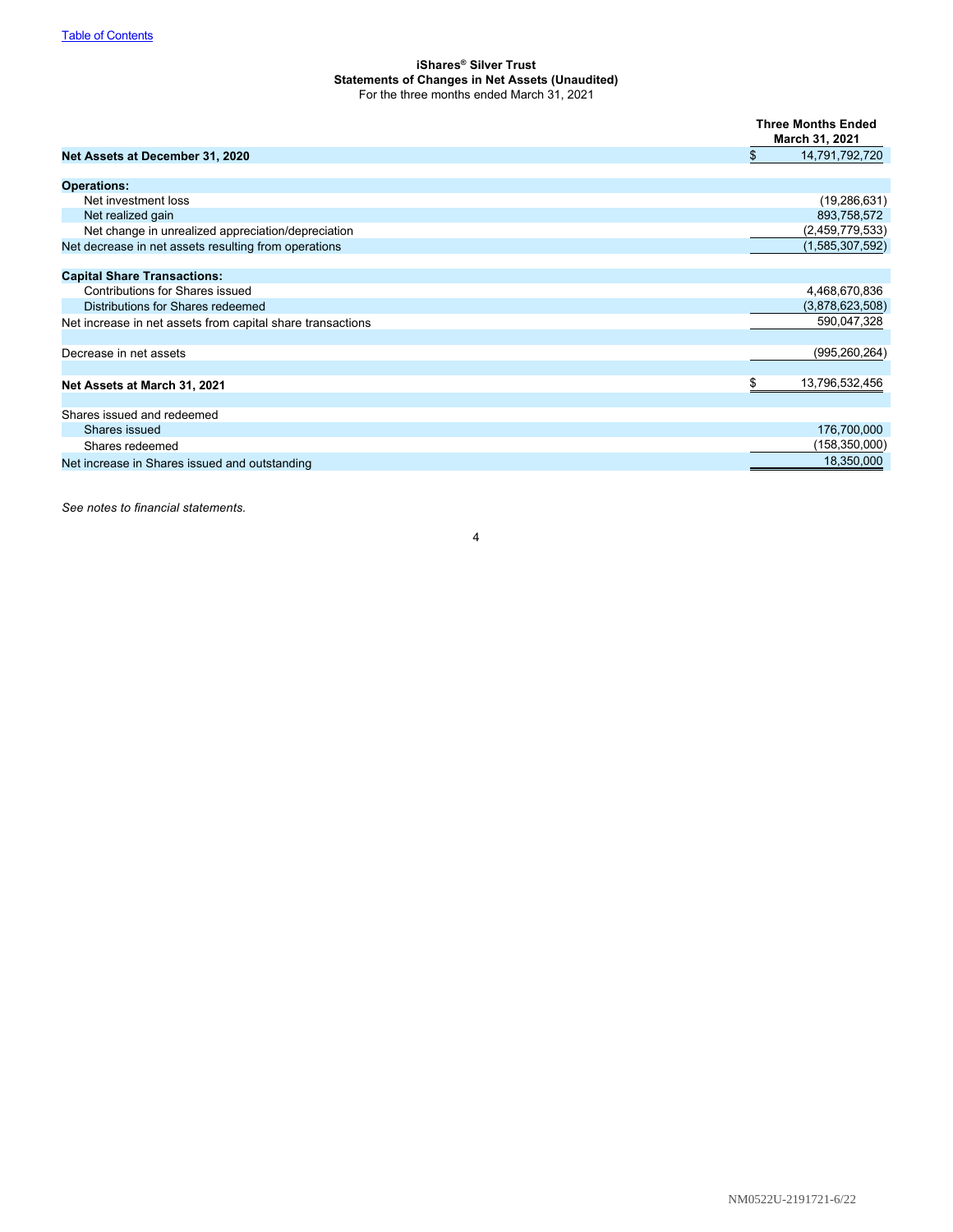### <span id="page-6-0"></span>**iShares® Silver Trust Statements of Cash Flows (Unaudited)** For the three months ended March 31, 2022 and 2021

|                                                                                                                                                    | <b>Three Months Ended</b><br>March 31, |                 |      |                 |
|----------------------------------------------------------------------------------------------------------------------------------------------------|----------------------------------------|-----------------|------|-----------------|
|                                                                                                                                                    |                                        | 2022            |      | 2021            |
| <b>Cash Flows from Operating Activities</b>                                                                                                        |                                        |                 |      |                 |
| Proceeds from silver bullion sold to pay expenses                                                                                                  | \$                                     | 15,252,515      | S    | 18,635,427      |
| Expenses - Sponsor's fees paid                                                                                                                     |                                        | (15, 252, 515)  |      | (18, 635, 427)  |
| Net cash provided by operating activities                                                                                                          |                                        |                 |      |                 |
| Increase (decrease) in cash                                                                                                                        |                                        |                 |      |                 |
| Cash, beginning of period                                                                                                                          |                                        |                 |      |                 |
| Cash, end of period                                                                                                                                | \$                                     |                 |      |                 |
|                                                                                                                                                    |                                        |                 |      |                 |
| Reconciliation of Net Increase (Decrease) in Net Assets Resulting from Operations to Net Cash<br><b>Provided by (Used in) Operating Activities</b> |                                        |                 |      |                 |
| Net increase (decrease) in net assets resulting from operations                                                                                    | \$                                     | 929,599,792     | \$   | (1,585,307,592) |
| Adjustments to reconcile net increase (decrease) in net assets resulting from operations to net cash                                               |                                        |                 |      |                 |
| provided by (used in) operating activities:<br>Proceeds from silver bullion sold to pay expenses                                                   |                                        | 15,252,515      |      | 18,635,427      |
| Net realized (gain) loss                                                                                                                           |                                        | (71, 190, 263)  |      | (893,758,572)   |
| Net change in unrealized appreciation/depreciation                                                                                                 |                                        | (874, 378, 036) |      | 2,459,779,533   |
| Change in operating assets and liabilities:                                                                                                        |                                        |                 |      |                 |
| Sponsor's fees payable                                                                                                                             |                                        | 715,992         |      | 651,204         |
| Net cash provided by (used in) operating activities                                                                                                | \$.                                    |                 |      |                 |
|                                                                                                                                                    |                                        |                 |      |                 |
| Supplemental disclosure of non-cash information:                                                                                                   |                                        |                 |      |                 |
| Silver bullion contributed for Shares issued                                                                                                       | \$                                     | 1,235,098,722   | S.   | 4,468,670,836   |
| Silver bullion distributed for Shares redeemed                                                                                                     | \$                                     | (556, 974, 232) | - \$ | (3,878,623,508) |
|                                                                                                                                                    |                                        |                 |      |                 |

*See notes to financial statements.*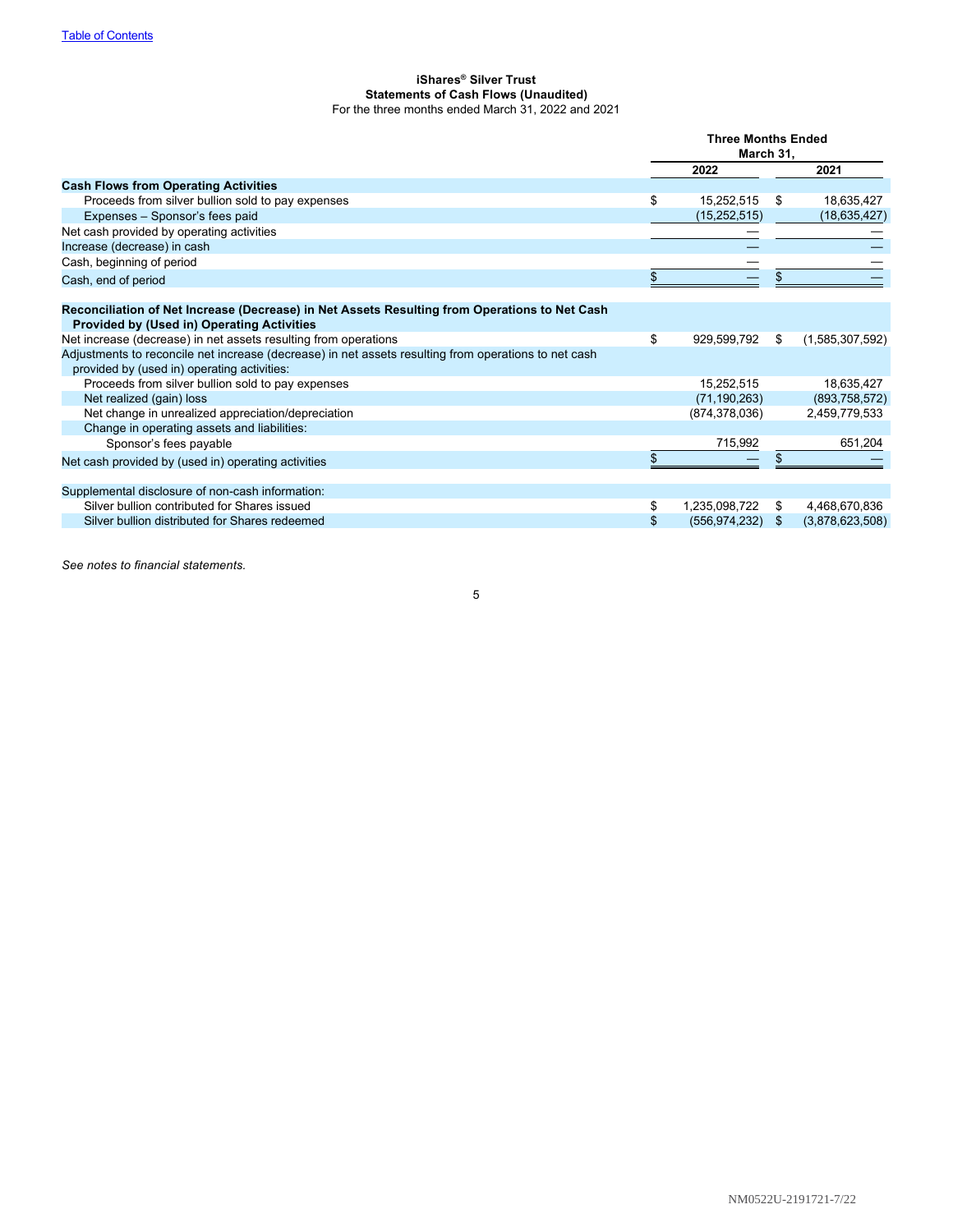### <span id="page-7-0"></span>**iShares® Silver Trust Schedules of Investments (Unaudited)** At March 31, 2022 and December 31, 2021

## **March 31, 2022**

| <b>Description</b>            | <b>Ounces</b>                      | Cost                 | <b>Fair Value</b>    |
|-------------------------------|------------------------------------|----------------------|----------------------|
| Silver bullion                | 558,647,503                        | \$<br>12,064,750,371 | \$<br>13,862,837,819 |
|                               |                                    |                      |                      |
| Total Investments - 100.04%   |                                    |                      | 13,862,837,819       |
| Less Liabilities $- (0.04)\%$ |                                    |                      | (5,879,314)          |
| Net Assets - 100.00%          |                                    |                      | 13,856,958,505       |
| <b>Description</b>            | December 31, 2021<br><b>Ounces</b> | Cost                 | <b>Fair Value</b>    |
| Silver bullion                | 530,838,100                        | \$<br>11,330,688,133 | \$<br>12,254,397,545 |
| Total Investments - 100.04%   |                                    |                      | 12,254,397,545       |
| Less Liabilities $- (0.04)\%$ |                                    |                      | (5, 163, 322)        |
| Net Assets - 100.00%          |                                    |                      | 12,249,234,223       |

*See notes to financial statements.*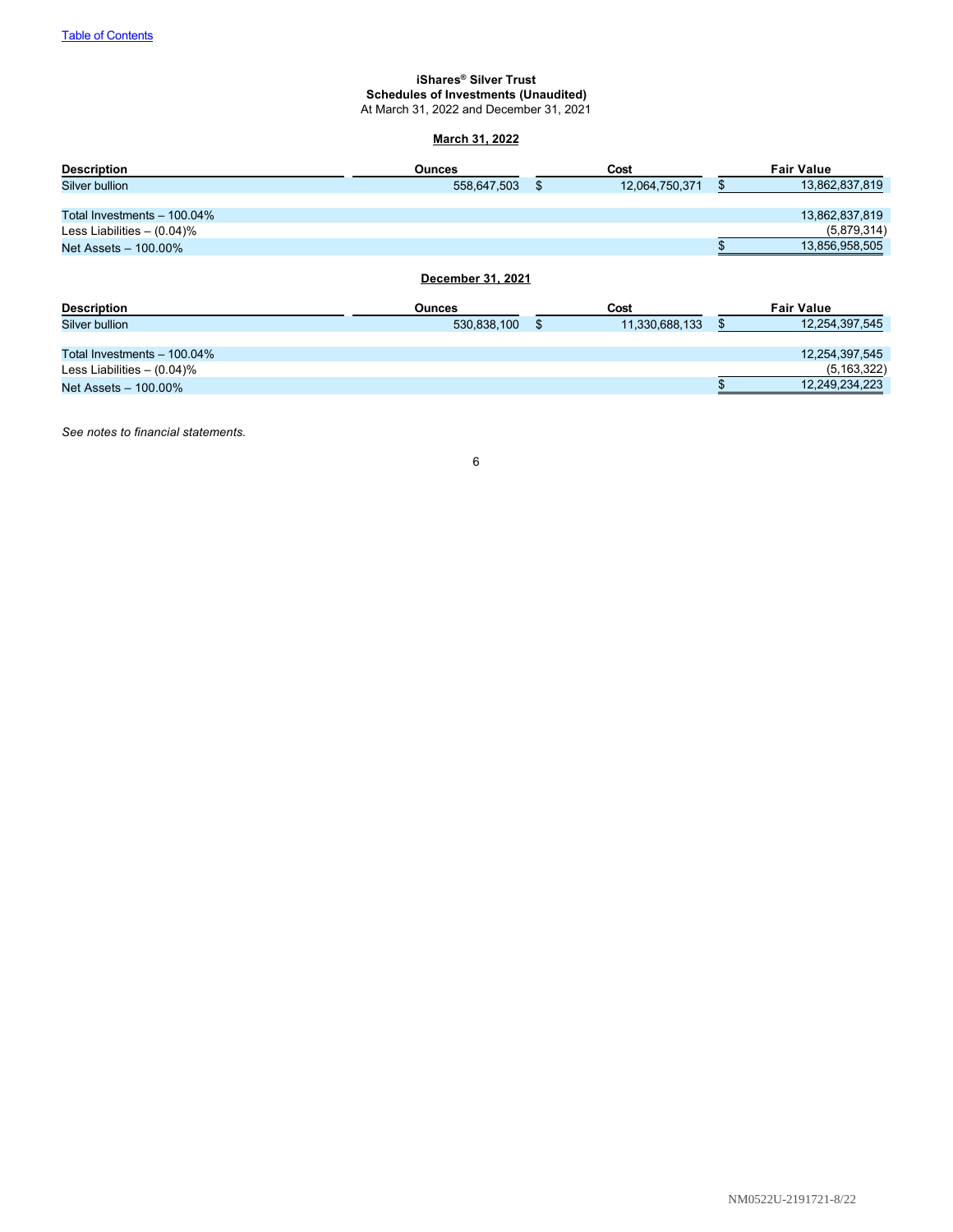#### <span id="page-8-0"></span>**iShares® Silver Trust Notes to Financial Statements (Unaudited)** March 31, 2022

#### **1 - Organization**

The iShares Silver Trust (the "Trust") was organized on April 21, 2006 as a New York trust. The trustee is The Bank of New York Mellon (the "Trustee"), which is responsible for the day-to-day administration of the Trust. The Trust's sponsor is iShares Delaware Trust Sponsor LLC, a Delaware limited liability company (the "Sponsor"). The Trust is governed by the provisions of the Third Amended and Restated Depositary Trust Agreement (the "Trust Agreement") executed by the Trustee and the Sponsor as of January 31, 2022. The Trust issues units of beneficial interest ("Shares") representing fractional undivided beneficial interests in its net assets.

The Trust seeks to reflect generally the performance of the price of silver. The Trust seeks to reflect such performance before payment of the Trust's expenses and liabilities. The Trust is designed to provide a vehicle for investors to make an investment similar to an investment in silver.

The accompanying unaudited financial statements were prepared in accordance with generally accepted accounting principles in the United States of America ("U.S. GAAP") for interim financial information and with the instructions for Form 10-Q and the rules and regulations of the U.S. Securities and Exchange Commission (the "SEC"). In the opinion of management, all material adjustments, consisting only of normal recurring adjustments considered necessary for a fair statement of the interim period financial statements, have been made. Interim period results are not necessarily indicative of results for a full-year period. These financial statements and the notes thereto should be read in conjunction with the Trust's financial statements included in its Annual Report on Form 10-K for the year ended December 31, 2021, as filed with the SEC on March 1, 2022.

The Trust qualifies as an investment company solely for accounting purposes and not for any other purpose and follows the accounting and reporting guidance under the Financial Accounting Standards Board Accounting Standards Codification Topic 946, *Financial Services - Investment Companies,* but is not registered, and is not required to be registered, as an investment company under the Investment Company Act of 1940, as amended.

#### **2 - Significant Accounting Policies**

#### *A. Basis of Accounting*

The following significant accounting policies are consistently followed by the Trust in the preparation of its financial statements in conformity with U.S. GAAP. The preparation of financial statements in conformity with U.S. GAAP requires management to make certain estimates and assumptions that affect the reported amounts of assets and liabilities and disclosures of contingent assets and liabilities at the date of the financial statements and the reported amounts of revenue and expenses during the reporting period. Actual results could differ from those estimates.

Certain statements and captions in the financial statements for the prior periods have been changed to conform to the current financial statement presentation.

#### *B. Silver Bullion*

JPMorgan Chase Bank N.A., London branch (the "Custodian"), is responsible for the safekeeping of silver bullion owned by the Trust.

Fair value of the silver bullion held by the Trust is based on the price per ounce of silver determined in an electronic auction consisting of one or more 30‑second rounds hosted by ICE Benchmark Administration ("IBA") that begins at 12:00 p.m. (London time) and published shortly thereafter on each day that the London silver market is open for business (such price, the "LBMA Silver Price"). If there is no announced LBMA Silver Price on any day, the Trustee is authorized to use the most recently announced LBMA Silver Price unless the Trustee, in consultation with the Sponsor, determines that such price is inappropriate as a basis for evaluation.

Gain or loss on sales of silver bullion is calculated on a trade date basis using the average cost method.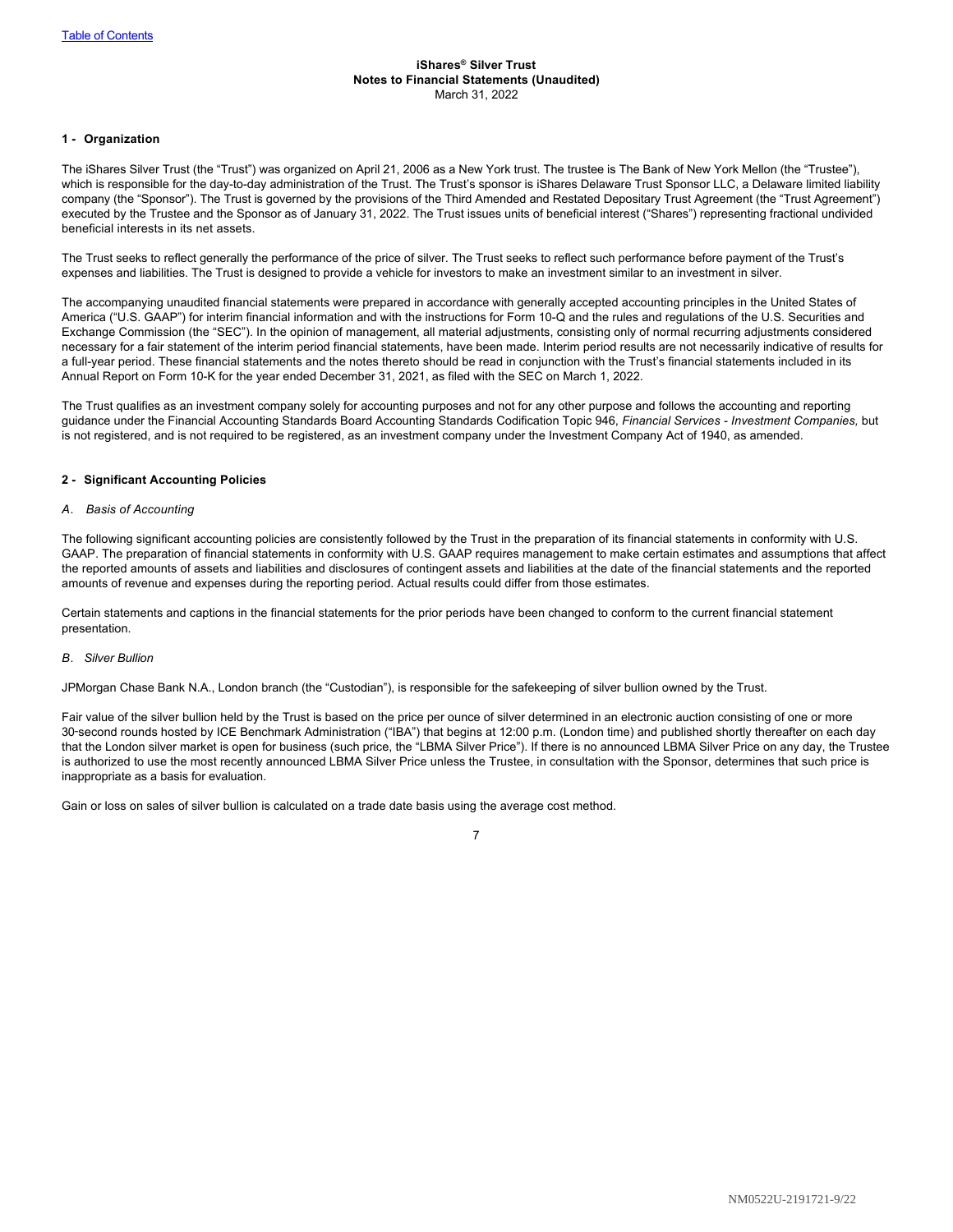## **[Table of Contents](#page-1-0)**

The following tables summarize activity in silver bullion for the three months ended March 31, 2022 and 2021:

|                                                    |                |                  |                   | <b>Realized</b> |
|----------------------------------------------------|----------------|------------------|-------------------|-----------------|
| Three Months Ended March 31, 2022                  | <b>Ounces</b>  | Cost             | <b>Fair Value</b> | Gain (Loss)     |
| Beginning balance                                  | 530,838,100    | \$11,330,688,133 | \$12,254,397,545  | \$              |
| Silver bullion contributed                         | 51,197,066     | 1,235,098,722    | 1,235,098,722     |                 |
| Silver bullion distributed                         | (22, 736, 381) | (487,088,251)    | (556, 974, 232)   | 69,885,981      |
| Silver bullion sold to pay expenses                | (651, 282)     | (13,948,233)     | (15, 252, 515)    | 1,304,282       |
| Net realized gain                                  |                |                  | 71,190,263        |                 |
| Net change in unrealized appreciation/depreciation |                |                  | 874,378,036       |                 |
| <b>Ending balance</b>                              | 558,647,503    | \$12,064,750,371 | \$13,862,837,819  | 71,190,263      |
|                                                    |                |                  |                   |                 |
|                                                    |                |                  |                   |                 |
|                                                    |                |                  |                   | <b>Realized</b> |
| Three Months Ended March 31, 2021                  | <b>Ounces</b>  | Cost             | <b>Fair Value</b> | Gain (Loss)     |
| Beginning balance                                  | 558,715,882    | \$10,472,474,303 | \$14,797,590,146  | $\mathfrak{s}$  |
| Silver bullion contributed                         | 164,157,109    | 4,468,670,836    | 4,468,670,836     |                 |
| Silver bullion distributed                         | (147,079,936)  | (2,990,074,263)  | (3,878,623,508)   | 888,549,245     |
| Silver bullion sold to pay expenses                | (668, 843)     | (13, 426, 100)   | (18, 635, 427)    | 5,209,327       |
| Net realized gain                                  |                |                  | 893,758,572       |                 |
| Net change in unrealized appreciation/depreciation |                |                  | (2,459,779,533)   |                 |

*C. Calculation of Net Asset Value*

On each business day, as soon as practicable after 4:00 p.m. (New York time), the net asset value of the Trust is obtained by subtracting all accrued fees, expenses and other liabilities of the Trust from the fair value of the silver and other assets held by the Trust. The Trustee computes the net asset value per Share by dividing the net asset value of the Trust by the number of Shares outstanding on the date the computation is made.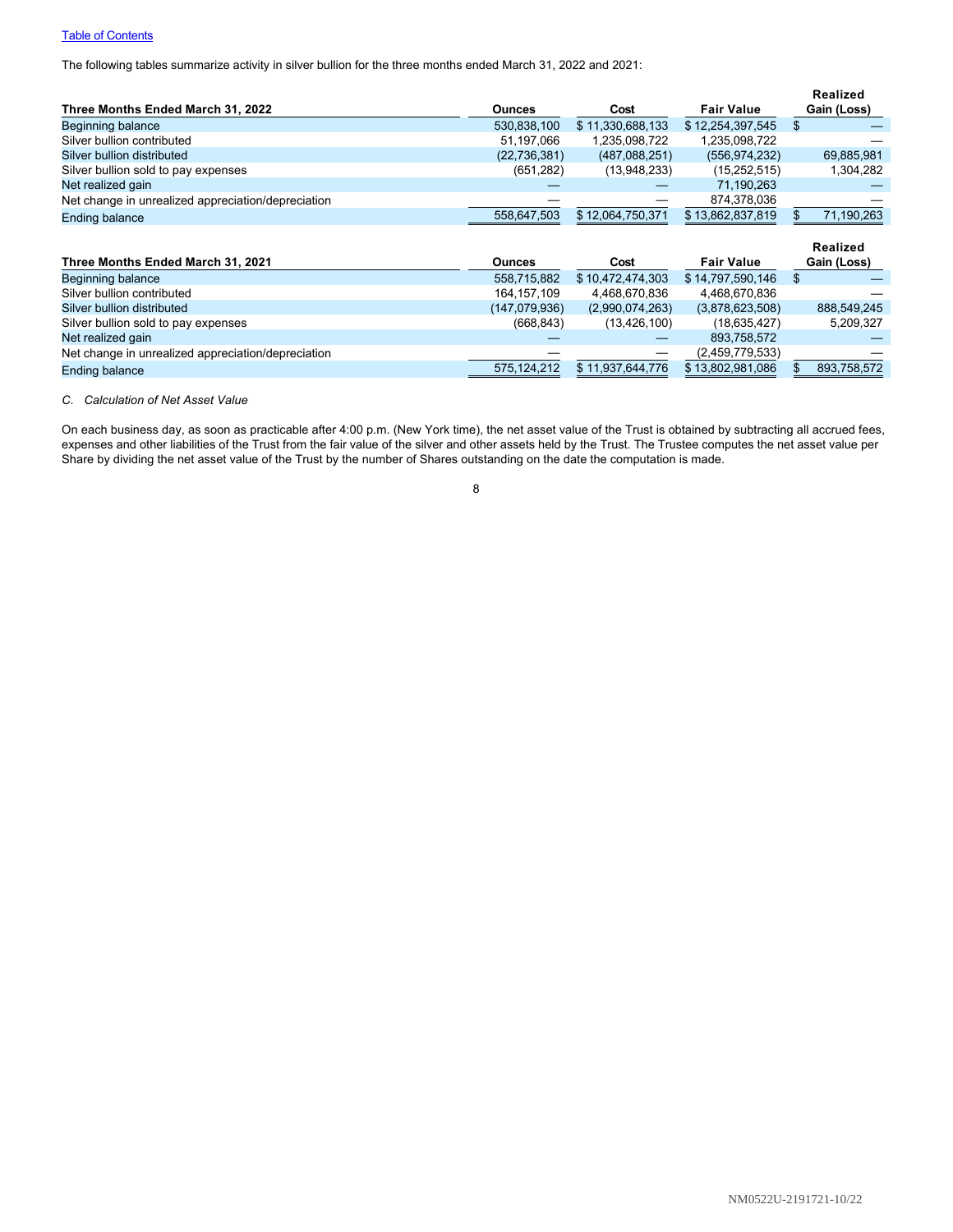#### *D. Offering of the Shares*

Trust Shares are issued and redeemed continuously in aggregations of 50,000 Shares in exchange for silver bullion rather than cash. Individual investors cannot purchase or redeem Shares in direct transactions with the Trust. The Trust only transacts with registered broker-dealers that are eligible to settle securities transactions through the book-entry facilities of the Depository Trust Company and that have entered into a contractual arrangement with the Trustee and the Sponsor governing, among other matters, the creation and redemption of Shares (such broker-dealers, the "Authorized Participants"). Holders of Shares of the Trust may redeem their Shares at any time acting through an Authorized Participant and in the prescribed aggregations of 50,000 Shares; *provided*, that redemptions of Shares may be suspended during any period while regular trading on NYSE Arca, Inc. ("NYSE Arca") is suspended or restricted, or in which an emergency exists as a result of which delivery, disposal or evaluation of silver is not reasonably practicable.

The per Share amount of silver exchanged for a purchase or redemption represents the per Share amount of silver held by the Trust, after giving effect to its **liabilities** 

When silver bullion is exchanged in settlement of a redemption, it is considered a sale of silver bullion for accounting purposes.

#### *E. Federal Income Taxes*

The Trust is treated as a grantor trust for federal income tax purposes and, therefore, no provision for federal income taxes is required. Any interest, expenses, gains and losses are passed through to the holders of Shares of the Trust.

The Sponsor has analyzed applicable tax laws and regulations and their application to the Trust as of March 31, 2022 and does not believe that there are any uncertain tax positions that require recognition of a tax liability.

#### **3 - Trust Expenses**

The Trust pays to the Sponsor a Sponsor's fee that accrues daily at an annualized rate equal to 0.50% of the net asset value of the Trust, paid monthly in arrears. The Sponsor has agreed to assume the following administrative and marketing expenses incurred by the Trust: the Trustee's fee and reimbursement for its reasonable out-of-pocket expenses, the Custodian's fee, NYSE Arca listing fees, SEC registration fees, printing and mailing costs, audit fees and expenses, and, effective January 31, 2022, up to \$500,000 per annum in legal fees and expenses. Prior to January 31, 2022, the Sponsor had agreed to assume up to \$100,000 per annum in legal fees and expenses. The Sponsor may determine in its sole discretion to assume legal fees and expenses of the Trust in excess of the amount required under the Trust Agreement. To the extent that the Sponsor does not voluntarily assume such fees and expenses, they will be the responsibility of the Trust.

#### **4 - Related Parties**

The Sponsor and the Trustee are considered to be related parties to the Trust. The Trustee's fee is paid by the Sponsor and is not a separate expense of the Trust.

#### **5 - Indemnification**

The Trust Agreement provides that the Trustee shall indemnify the Sponsor, its directors, employees and agents against, and hold each of them harmless from, any loss, liability, cost, expense or judgment (including reasonable fees and expenses of counsel) (i) caused by the negligence or bad faith of the Trustee or (ii) arising out of any information furnished in writing to the Sponsor by the Trustee expressly for use in the registration statement, or any amendment thereto or periodic or other report filed with the SEC relating to the Shares that is not materially altered by the Sponsor.

The Trust Agreement provides that the Sponsor and its shareholders, directors, officers, employees, affiliates (as such term is defined under the Securities Act of 1933, as amended) and subsidiaries shall be indemnified from the Trust and held harmless against any loss, liability or expense incurred without their (1) negligence, bad faith, willful misconduct or willful malfeasance arising out of or in connection with the performance of their obligations under the Trust Agreement or any actions taken in accordance with the provisions of the Trust Agreement or (2) reckless disregard of their obligations and duties under the Trust Agreement.

The Trust has agreed that the Custodian will only be responsible for any loss or damage suffered by the Trust as a direct result of the Custodian's negligence, fraud or willful default in the performance of its duties.

#### **6 - Commitments and Contingent Liabilities**

In the normal course of business, the Trust may enter into contracts with service providers that contain general indemnification clauses. The Trust's maximum exposure under these arrangements is unknown as this would involve future claims that may be made against the Trust that have not yet occurred.

## **7 - Concentration Risk**

Substantially all of the Trust's assets are holdings of silver bullion, which creates a concentration risk associated with fluctuations in the price of silver. Accordingly, a decline in the price of silver will have an adverse effect on the value of the Shares of the Trust. Factors that may have the effect of causing a decline in the price of silver include a change in economic conditions (such as a recession); a significant increase in the hedging activities of silver producers; significant changes in the attitude of speculators, investors and other market participants towards silver; global silver supply and demand; global or regional political, economic or financial events and situations; investors' expectations with respect to the rate of inflation; interest rates; investment and trading activities of hedge funds and commodity funds; other economic variables such as income growth, economic output, and monetary policies; and investor confidence.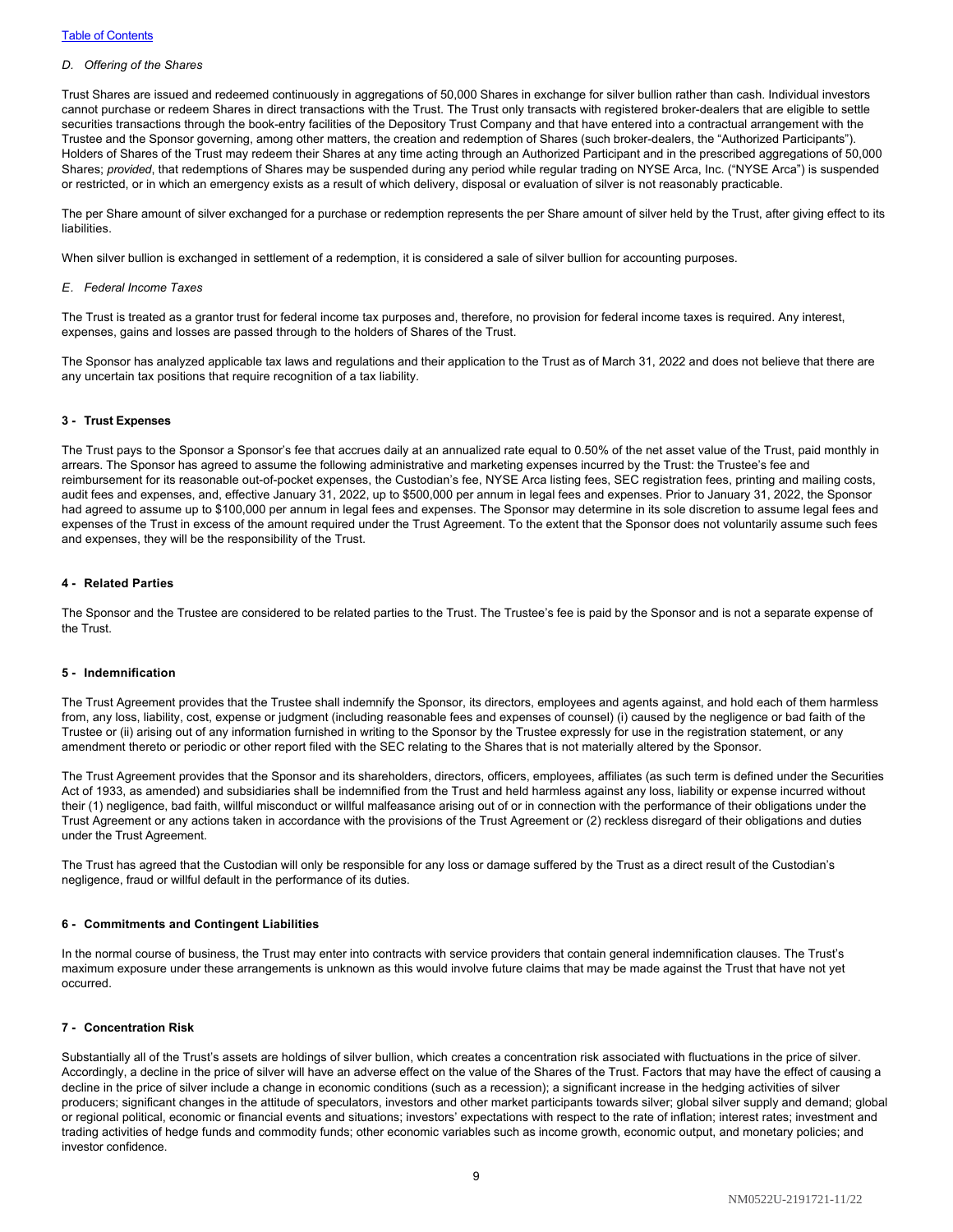## **8 - Financial Highlights**

The following financial highlights relate to investment performance and operations for a Share outstanding for the three months ended March 31, 2022 and 2021.

|                                                        | <b>Three Months Ended</b><br>March 31. |            |  |
|--------------------------------------------------------|----------------------------------------|------------|--|
|                                                        | 2022                                   | 2021       |  |
| Net asset value per Share, beginning of period         | 21.35<br>\$                            | 24.61      |  |
|                                                        |                                        |            |  |
| Net investment $loss^{(a)}$                            | (0.03)                                 | (0.03)     |  |
| Net realized and unrealized gain (loss) <sup>(b)</sup> | 1.60                                   | (2.30)     |  |
| Net increase (decrease) in net assets from operations  | 1.57                                   | (2.33)     |  |
| Net asset value per Share, end of period               | 22.92                                  | 22.28      |  |
|                                                        |                                        |            |  |
| Total return, at net asset value <sup>(c)(d)</sup>     | 7.35%                                  | $(9.47)\%$ |  |
|                                                        |                                        |            |  |
| Ratio to average net assets:                           |                                        |            |  |
| Net investment loss <sup>(e)</sup>                     | (0.50)%                                | $(0.50)$ % |  |
| Expenses <sup>(e)</sup>                                | 0.50%                                  | 0.50%      |  |

(a) Based on average Shares outstanding during the period.<br>(b) The amounts reported for a Share outstanding may not a

- The amounts reported for a Share outstanding may not accord with the change in aggregate gains and losses on investment for the period due to the timing of Trust Share transactions in relation to the fluctuating fair values of the Trust's underlying investment.
- (c) Based on the change in net asset value of a Share during the period.
- (d) Percentage is not annualized.
- (e) Percentage is annualized.

#### **9 - Investment Valuation**

U.S. GAAP defines fair value as the price the Trust would receive to sell an asset or pay to transfer a liability in an orderly transaction between market participants at the measurement date. The Trust's policy is to value its investment at fair value.

Various inputs are used in determining the fair value of assets and liabilities. Inputs may be based on independent market data ("observable inputs") or they may be internally developed ("unobservable inputs"). These inputs are categorized into a disclosure hierarchy consisting of three broad levels for financial reporting purposes. The level of a value determined for an asset or liability within the fair value hierarchy is based on the lowest level of any input that is significant to the fair value measurement in its entirety. The three levels of the fair value hierarchy are as follows:

- Level 1 − Unadjusted quoted prices in active markets for identical assets or liabilities;
- Level 2 − Inputs other than quoted prices included within Level 1 that are observable for the asset or liability either directly or indirectly, including quoted prices for similar assets or liabilities in active markets, quoted prices for identical or similar assets or liabilities in markets that are not considered to be active, inputs other than quoted prices that are observable for the asset or liability, and inputs that are derived principally from or corroborated by observable market data by correlation or other means; and
- Level 3 − Unobservable inputs that are unobservable for the asset or liability, including the Trust's assumptions used in determining the fair value of investments.

At March 31, 2022 and December 31, 2021, the value of the silver bullion held by the Trust is categorized as Level 1.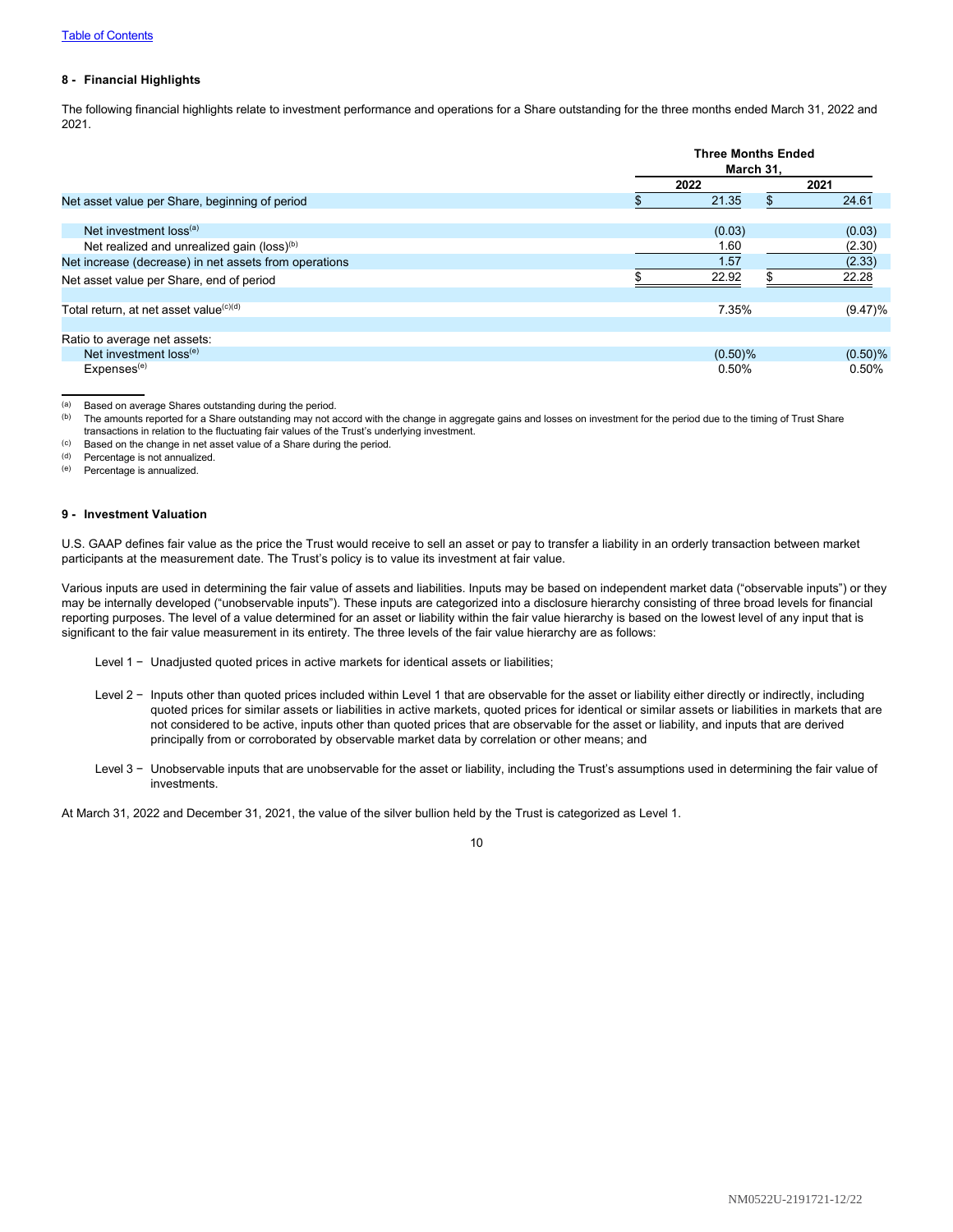#### <span id="page-12-0"></span>**Item 2. Management**'**s Discussion and Analysis of Financial Condition and Results of Operations.**

*This information should be read in conjunction with the financial statements and notes to financial statements included in Item 1 of Part I of this Form 10*‑*Q. The discussion and analysis that follows may contain statements that relate to future events or future performance. In some cases, such forward-looking statements can be identified by terminology such as "may," "should," "could," "expect," "plan," "anticipate," "believe," "estimate," "predict," "potential" or the negative of these terms or other comparable terminology. These statements are only predictions. Actual events or results may differ materially. These statements are based upon certain assumptions and analyses made by the Sponsor on the basis of its perception of historical trends, current conditions and expected future developments, as well as other factors it believes are appropriate in the circumstances. Whether or not actual results and developments will conform to the Sponsor's expectations and predictions, however, is subject to a number of risks and uncertainties, including the special considerations discussed below, general economic, market and business conditions, changes in laws or regulations, including those concerning taxes, made by governmental authorities or regulatory bodies, and other world economic and political developments. Although the Sponsor does not make forward-looking statements unless it believes it has a reasonable basis for doing so, the Sponsor cannot guarantee their accuracy. Except as required by applicable disclosure laws, neither the Trust nor the Sponsor is under a duty to update any of the forward looking statements to conform such statements to actual results or to a change in the Sponsor's expectations or predictions.*

#### **Introduction**

The iShares Silver Trust (the "Trust") is a grantor trust formed under the laws of the State of New York. The Trust does not have any officers, directors, or employees, and is administered by The Bank of New York Mellon (the "Trustee") acting as trustee pursuant to the Second Amended and Restated Depositary Trust Agreement (the "Trust Agreement") between the Trustee and iShares Delaware Trust Sponsor LLC, the sponsor of the Trust (the "Sponsor"). The Trust issues units of beneficial interest ("Shares") representing fractional undivided beneficial interests in its net assets. The assets of the Trust consist primarily of silver bullion held by a custodian as an agent of the Trust responsible only to the Trustee.

The Trust is a passive investment vehicle and seeks to reflect generally the performance of the price of silver. The Trust seeks to reflect such performance before payment of the Trust's expenses and liabilities. The Trust does not engage in any activities designed to obtain a profit from, or ameliorate losses caused by, changes in the price of silver.

The Trust issues and redeems Shares only in exchange for silver, only in aggregations of 50,000 Shares (a "Basket") or integral multiples thereof, and only in transactions with registered broker-dealers that have previously entered into an agreement with the Sponsor and the Trustee governing the terms and conditions of such issuance (such broker-dealers, the "Authorized Participants"). A list of the current Authorized Participants is available from the Sponsor or the Trustee.

Shares of the Trust trade on NYSE Arca, Inc. under the ticker symbol SLV.

#### **Valuation of Silver Bullion**; **Computation of Net Asset Value**

On each business day, as soon as practicable after 4:00 p.m. (New York time), the Trustee evaluates the silver held by the Trust and determines the net asset value of the Trust and net asset value per Share ("NAV"). The Trustee values the silver held by the Trust using the price per ounce of silver determined in an electronic auction hosted by IBA that begins at 12:00 p.m. (London time) and published shortly thereafter, on the day the valuation takes place (such price, the "LBMA Silver Price"). If there is no announced LBMA Silver Price on any day, the Trustee is authorized to use the most recently announced LBMA Silver Price unless the Trustee, in consultation with the Sponsor, determines that such price is inappropriate as a basis for evaluation. The LBMA Silver Price is used by the Trust because it is commonly used by the U.S. silver market as an indicator of the value of silver and is permitted to be used under the Trust Agreement. The use of an indicator of the value of silver bullion other than the LBMA Silver Price could result in materially different fair value pricing of the silver held by the Trust, and as such, could result in different cost or market adjustments or in different redemption value adjustments of the outstanding redeemable capital Shares. Having valued the silver held by the Trust, the Trustee then subtracts all accrued fees, expenses and other liabilities of the Trust from the total value of the silver held by the Trust and other assets held by the Trust. The result is the net asset value of the Trust. The Trustee computes NAV by dividing the net asset value of the Trust by the number of Shares outstanding on the date the computation is made.

#### **Liquidity**

The Trust is not aware of any trends, demands, conditions or events that are reasonably likely to result in material changes to its liquidity needs. In exchange for a fee, the Sponsor has agreed to assume most of the expenses incurred by the Trust. As a result, the only ordinary expense of the Trust during the period covered by this report was the Sponsor's fee. The Trust's only source of liquidity is its sales of silver.

#### **Critical Accounting Policies**

The financial statements and accompanying notes are prepared in accordance with generally accepted accounting principles in the United States of America. The preparation of these financial statements relies on estimates and assumptions that impact the Trust's financial position and results of operations. These estimates and assumptions affect the Trust's application of accounting policies. A description of the valuation of silver bullion, a critical accounting policy that the Trust believes is important to understanding its results of operations and financial position, is provided in the section entitled "Valuation of Silver Bullion; Computation of Net Asset Value" above. In addition, please refer to Note 2 to the financial statements included in this report for further discussion of the Trust's accounting policies.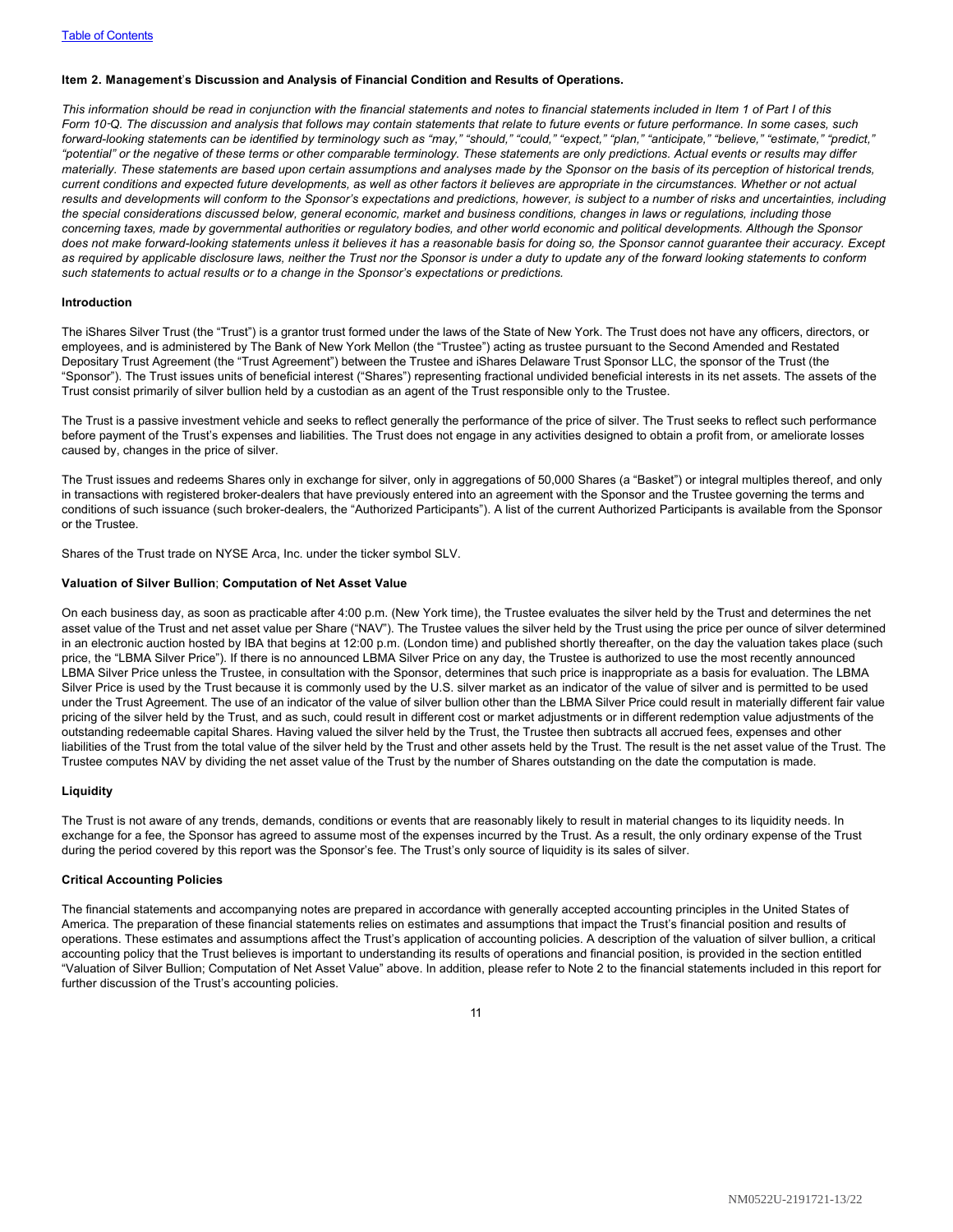#### **Results of Operations**

*The Quarter Ended March 31, 2022*

The Trust's net asset value increased from \$12,249,234,223 at December 31, 2021 to \$13,856,958,505 at March 31, 2022, a 13.13% increase. The increase in the Trust's net asset value resulted primarily from an increase in the LBMA Silver Price, which grew 7.49% from \$23.09 at December 31, 2021 to \$24.82 at March 31, 2022. The increase in the Trust's net asset value also benefited from an increase in the number of outstanding Shares, which rose from 573,800,000 Shares at December 31, 2021 to 604,600,000 Shares at March 31, 2022, a consequence of 55,400,000 Shares (1,108 Baskets) being created and 24,600,000 Shares (492 Baskets) being redeemed during the quarter.

The 7.35% increase in the NAV from \$21.35 at December 31, 2021 to \$22.92 at March 31, 2022 is directly related to the 7.49% increase in the price of silver.

The NAV increased slightly less than the price of silver on a percentage basis due to the Sponsor's fees, which were \$15,968,507 for the quarter, or 0.12% of the Trust's average weighted assets of \$12,970,209,527 during the quarter. The NAV of \$24.18 on March 9, 2022 was the highest during the quarter, compared with a low during the quarter of \$20.56 on January 7, 2022.

Net increase in net assets resulting from operations for the quarter ended March 31, 2022 was \$929,599,792, resulting from an unrealized gain on investment in silver bullion of \$874,378,036, a net realized gain of \$69,885,981 on silver distributed for the redemption of Shares, and a net realized gain of \$1,304,282 from silver bullion sold to pay expenses, partially offset by net investment loss of \$15,968,507. Other than the Sponsor's fees of \$15,968,507, the Trust had no expenses during the quarter.

#### <span id="page-13-0"></span>**Item 3. Quantitative and Qualitative Disclosures About Market Risk.**

Not applicable.

#### <span id="page-13-1"></span>**Item 4. Controls and Procedures.**

The duly authorized officers of the Sponsor performing functions equivalent to those a principal executive officer and principal financial officer of the Trust would perform if the Trust had any officers, with the participation of the Trustee, have evaluated the effectiveness of the Trust's disclosure controls and procedures, and have concluded that the disclosure controls and procedures of the Trust were effective as of the end of the period covered by this report to provide reasonable assurance that information required to be disclosed in the reports that the Trust files or submits under the Securities Exchange Act of 1934, as amended, is recorded, processed, summarized and reported, within the time periods specified in the applicable rules and forms, and that it is accumulated and communicated to the duly authorized officers of the Sponsor performing functions equivalent to those a principal executive officer and principal financial officer of the Trust would perform if the Trust had any officers, as appropriate to allow timely decisions regarding required disclosure.

There are inherent limitations to the effectiveness of any system of disclosure controls and procedures, including the possibility of human error and the circumvention or overriding of the controls and procedures.

There were no changes in the Trust's internal control over financial reporting that occurred during the period covered by this report that have materially affected, or are reasonably likely to materially affect, the Trust's internal control over financial reporting.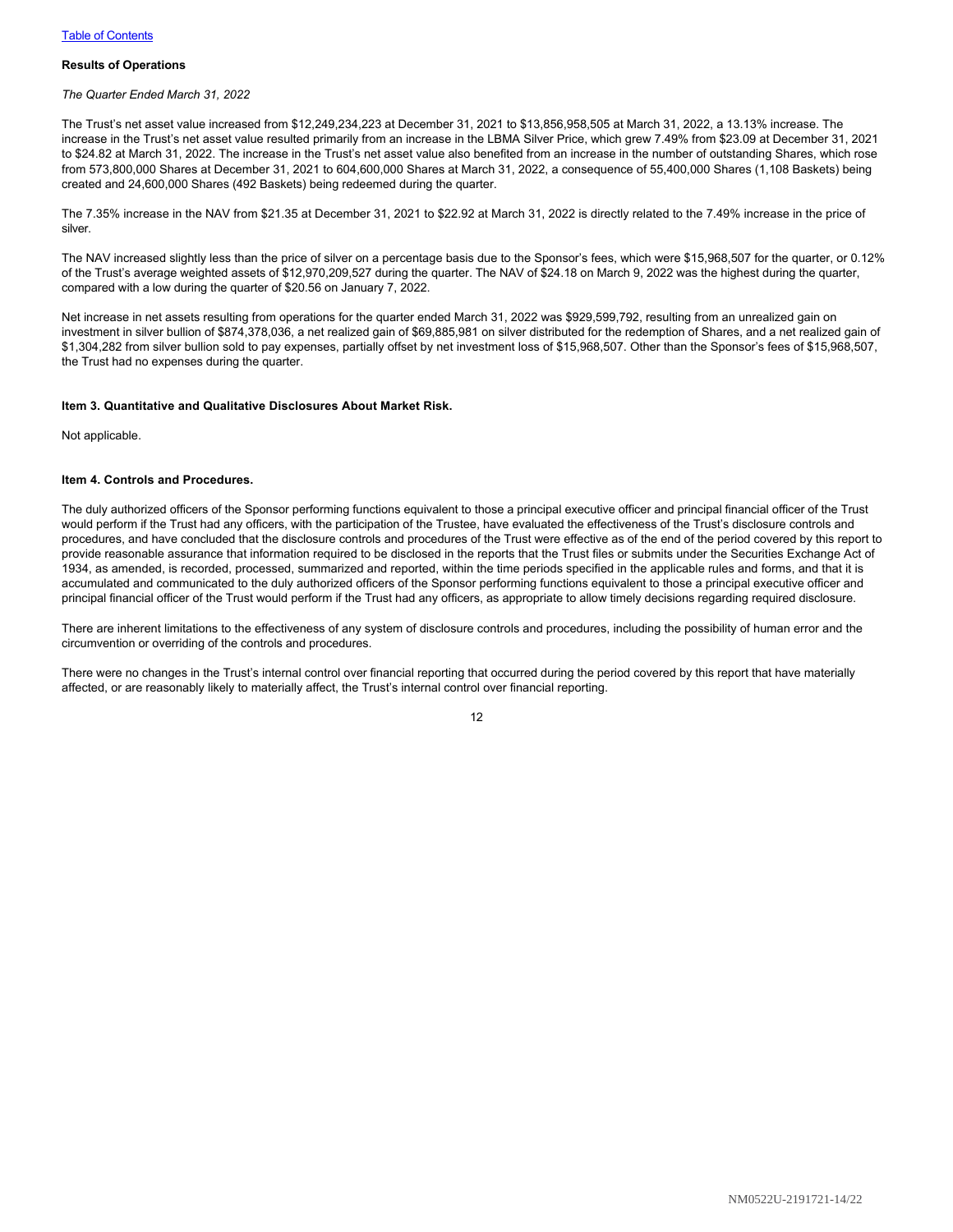#### <span id="page-14-1"></span><span id="page-14-0"></span>**Item 1. Legal Proceedings.**

None.

## <span id="page-14-2"></span>**Item 1A. Risk Factors**

Except as set forth below, there have been no material changes to the Risk Factors last reported under Part I, Item 1A of the registrant's Annual Report on Form 10-K for the year ended December 31, 2021, filed with the Securities and Exchange Commission on March 1, 2022.

**Because the Shares are created to reflect the price of the silver held by the Trust, the market price of the Shares will be as unpredictable as the price of silver has historically been. This creates the potential for losses, regardless of whether you hold Shares for a short-, mid- or long- term period.**

Shares are created to reflect, at any given time, the market price of silver owned by the Trust at that time less the Trust's expenses and liabilities. Because the value of Shares depends on the price of silver, it is subject to fluctuations similar to those affecting silver prices. This exposes your investment in Shares to potential losses if you need to sell your Shares at a time when the price of silver is lower than it was when you made your investment in Shares. Even if you are able to hold Shares for the mid- or long-term, you may never realize a profit, because silver markets have historically experienced extended periods of flat or declining prices.

Following an investment in Shares, several factors may have the effect of causing a decline in the prices of silver and a corresponding decline in the price of Shares. Among them:

• large sales, including those by the official sector (government, central banks and related institutions), which own a significant portion of the aggregate world holdings. If one or more of these institutions decide to sell in amounts large enough to cause a decline in world silver prices, the price of the Shares will be adversely affected;

• a significant increase in silver hedging activity by silver producers. Should there be an increase in the level of hedge activity of silver producing companies, it could cause a decline in world silver prices, adversely affecting the price of the Shares;

• a significant change in the attitude of speculators and investors towards silver. Should the speculative community take a negative view towards silver, a decline in world silver prices could occur, negatively impacting the price of the Shares;

• global silver supply and demand, which is influenced by such factors as silver's uses in jewelry, technology and industrial applications, purchases made by investors in the form of bars, coins and other silver products, forward selling by silver producers, purchases made by silver producers to unwind silver hedge positions, central bank purchases and sales, and production and cost levels in major silver-producing countries such as China, Mexico and Peru;

• global or regional political, economic or financial events and situations, especially those unexpected in nature, including the recent Russian invasion of Ukraine;

- investors' expectations with respect to the rate of inflation;
- interest rates;
- investment and trading activities of hedge funds and commodity funds;
- other economic variables such as income growth, economic output, and monetary policies; and
- investor confidence.

Conversely, several factors may trigger a temporary increase in the price of silver prior to your investment in the Shares. If that is the case, you will be buying Shares at prices affected by the temporarily high prices of silver, and you may incur losses when the causes for the temporary increase disappear.

Russia launched a large-scale invasion of Ukraine on February 24, 2022. The extent and duration of the military action, resulting sanctions and economic impacts are impossible to predict. These and any related events could cause volatility in precious metals prices and have significant impact on Fund performance and the value of an investment in the Shares. Russia is a significant producer of silver. On March 7, 2022, the LBMA suspended six Russian gold and silver refiners from its Good Delivery List. As a result, while existing silver bars from these refiners are considered acceptable, new silver bars are not.

Investors should be aware that while silver is used to preserve wealth by investors around the world, there is no assurance that silver will maintain its long term value in terms of future purchasing power. In the event the price of silver declines, the Sponsor expects the value of an investment in the Shares to decline proportionately.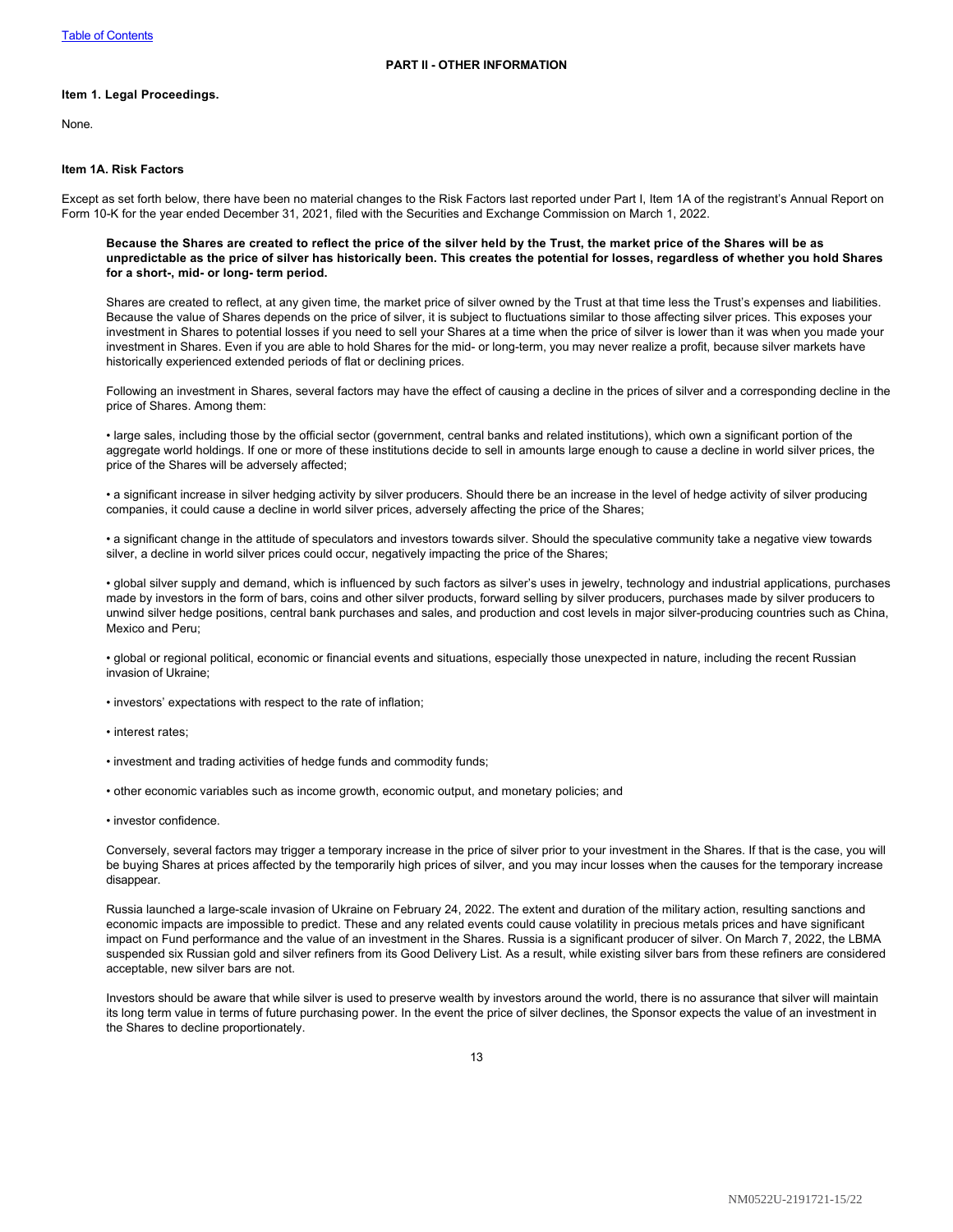Furthermore, although silver has been used as a portfolio diversifier due to its historically low-to-negative correlation with stocks and bonds, diversification does not ensure against, nor can it prevent against, risk of loss.

## <span id="page-15-0"></span>**Item 2. Unregistered Sales of Equity Securities and Use of Proceeds**

a) None.

b) Not applicable.

c) 24,600,000 Shares (492 Baskets) were redeemed during the quarter ended March 31, 2022.

| Period               | <b>Total Number of Shares</b><br>Redeemed |   | <b>Average Ounces of</b><br><b>Silver Paid Per Share</b> |
|----------------------|-------------------------------------------|---|----------------------------------------------------------|
| 01/01/22 to 01/31/22 | 12.500.000                                |   | 0.9245                                                   |
| 02/01/22 to 02/28/22 | 6.000.000                                 |   | 0.9241                                                   |
| 03/01/22 to 03/31/22 | 6.100.000                                 |   | 0.9239                                                   |
| Total                | 24,600,000                                | ¢ | 0.9243                                                   |

## <span id="page-15-1"></span>**Item 3. Defaults Upon Senior Securities**

None.

## <span id="page-15-2"></span>**Item 4. Mine Safety Disclosures.**

Not applicable.

## <span id="page-15-3"></span>**Item 5. Other Information.**

Not applicable.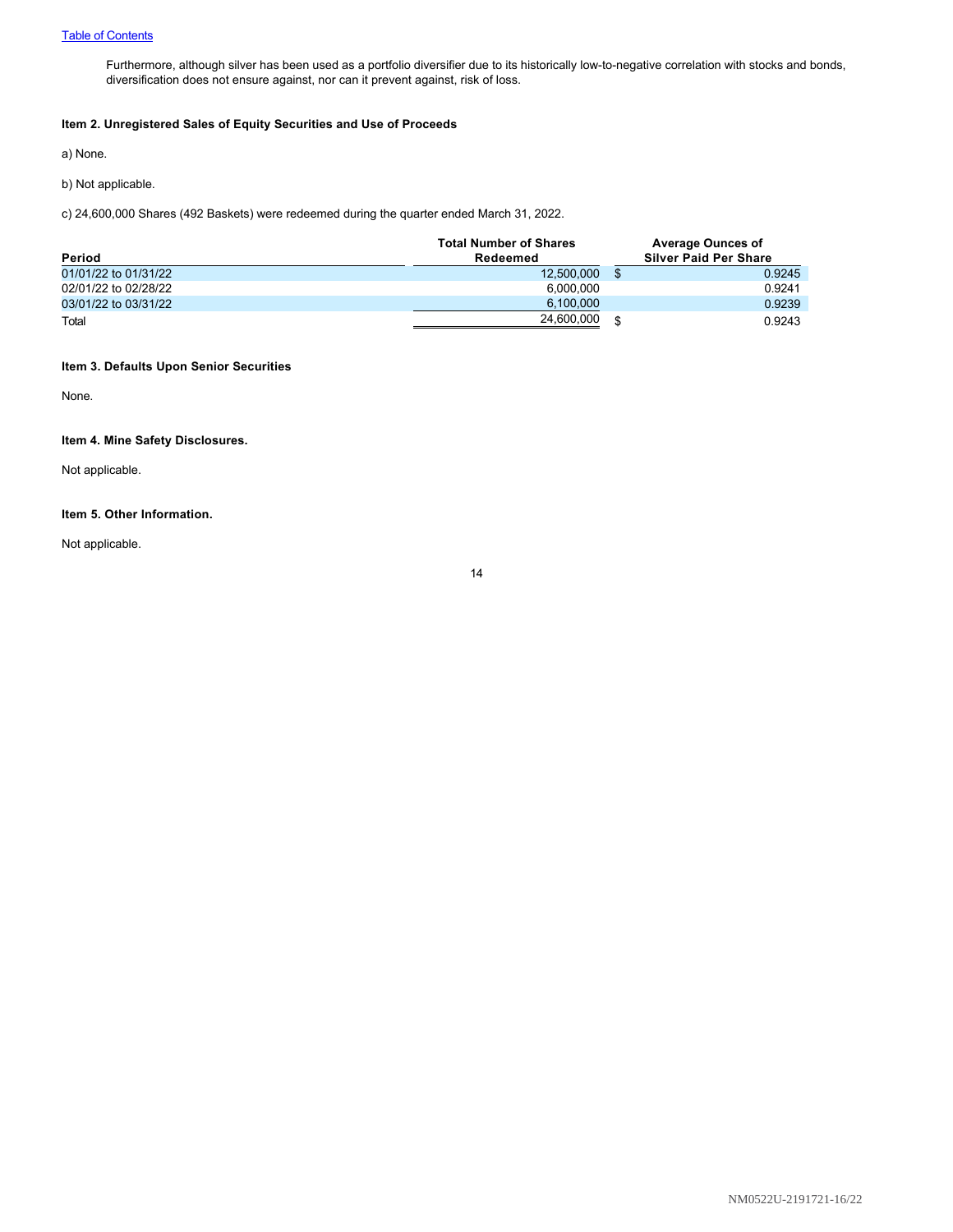## [Table of Contents](#page-1-0)

## <span id="page-16-0"></span>**Item 6. Exhibits**

| <b>Exhibit No.</b> | <b>Description</b>                                                                                                                                                                                                                                                                        |
|--------------------|-------------------------------------------------------------------------------------------------------------------------------------------------------------------------------------------------------------------------------------------------------------------------------------------|
| 4.1                | Third Amended and Restated Depositary Trust Agreement is incorporated by reference to Exhibit 4.1 of the Current Report on Form 8-K<br>filed by the Registrant on January 31, 2022                                                                                                        |
| 4.2                | Standard Terms for Authorized Participant Agreements is incorporated by reference to Exhibit 4.2 of the Current Report on Form 8-K filed<br>by the Registrant on December 22, 2016                                                                                                        |
| 10.1               | First Amended and Restated Custodian Agreement between The Bank of New York Mellon and JPMorgan Chase Bank N.A., London<br>branch is incorporated by reference to Exhibit 10.1 of the Current Report on Form 8-K filed by the Registrant on December 22, 2016                             |
| 10.2               | Amendment Agreement to First Amended and Restated Custodian Agreement between The Bank of New York Mellon and JPMorgan<br>Chase Bank N.A., London branch is incorporated by reference to Exhibit 10.2 of Registration Statement No. 333-239613 filed by the<br>Registrant on July 1, 2020 |
| 10.3               | Sub-license Agreement is incorporated by reference to Exhibit 10.2 of Registration Statement No. 333-156506 filed by the Registrant on<br>December 30, 2008                                                                                                                               |
| 31.1               | Certification by Principal Executive Officer Pursuant to Section 302 of the Sarbanes-Oxley Act of 2002                                                                                                                                                                                    |
| 31.2               | Certification by Principal Financial Officer Pursuant to Section 302 of the Sarbanes-Oxley Act of 2002                                                                                                                                                                                    |
| 32.1               | Certification by Principal Executive Officer Pursuant to 18 U.S.C. Section 1350, as Adopted Pursuant to Section 906 of the<br>Sarbanes-Oxley Act of 2002                                                                                                                                  |
| 32.2               | Certification by Principal Financial Officer Pursuant to 18 U.S.C. Section 1350, as Adopted Pursuant to Section 906 of the<br>Sarbanes-Oxley Act of 2002                                                                                                                                  |
| 101.INS            | Inline XBRL Instance Document - the instance document does not appear in the Interactive Data File because its XBRL tags are<br>embedded within the Inline XBRL document.                                                                                                                 |
| 101.SCH            | Inline XBRL Taxonomy Extension Schema Document                                                                                                                                                                                                                                            |
| 101.CAL            | Inline XBRL Taxonomy Extension Calculation Linkbase Document                                                                                                                                                                                                                              |
| 101.DEF            | Inline XBRL Taxonomy Extension Definition Linkbase Document                                                                                                                                                                                                                               |
| 101.LAB            | Inline XBRL Taxonomy Extension Label Linkbase Document                                                                                                                                                                                                                                    |
| 101.PRE            | Inline XBRL Taxonomy Extension Presentation Linkbase Document                                                                                                                                                                                                                             |

104 Cover Page Interactive Data File included as Exhibit 101 (embedded within the Inline XBRL document)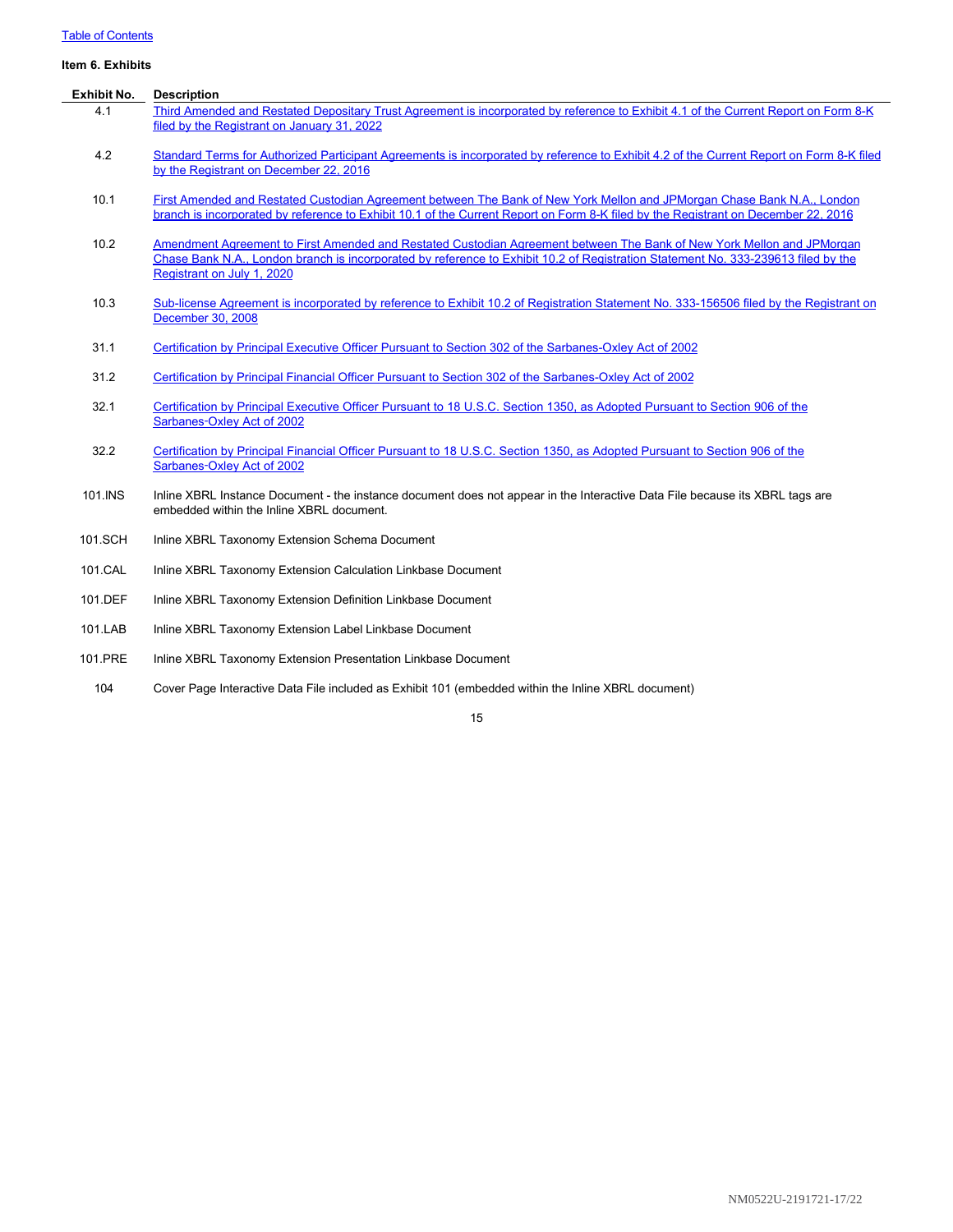### <span id="page-17-0"></span>**SIGNATURES**

Pursuant to the requirements of the Securities Exchange Act of 1934, the registrant has duly caused this report to be signed on its behalf by the undersigned in the capacities\* indicated thereunto duly authorized.

iShares Delaware Trust Sponsor LLC, Sponsor of the iShares Silver Trust (registrant)

/s/ Paul Lohrey **Paul Lohrey Director, President and Chief Executive Officer (Principal executive officer)**

Date: May 5, 2022

/s/ Trent Walker **Trent Walker Chief Financial Officer (Principal financial and accounting officer)**

Date: May 5, 2022

\* The registrant is a trust and the persons are signing in their respective capacities as officers of iShares Delaware Trust Sponsor LLC, the Sponsor of the registrant.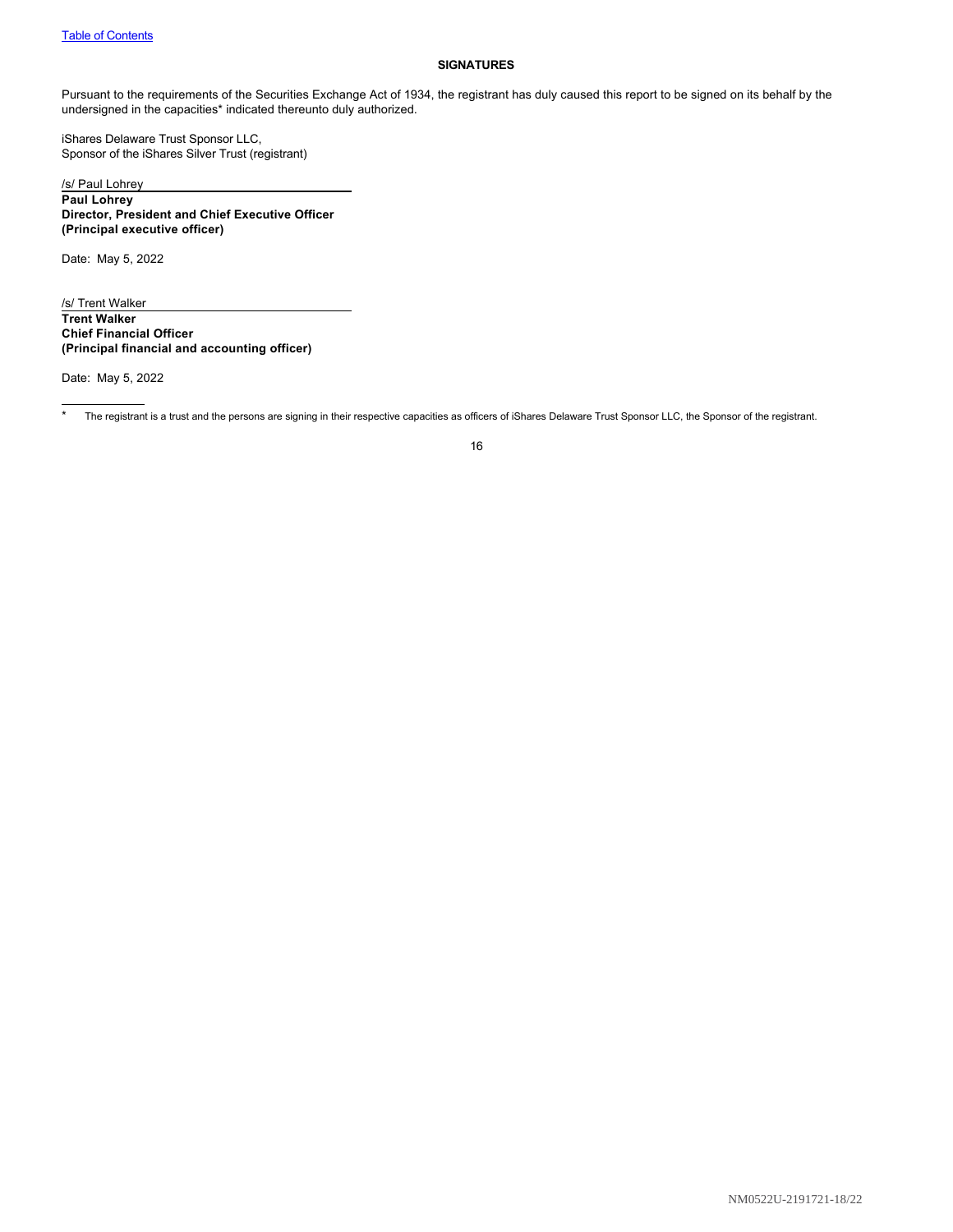<span id="page-18-0"></span>I, Paul Lohrey, certify that:

- 1. I have reviewed this report on Form 10-Q of iShares Silver Trust;
- 2. Based on my knowledge, this report does not contain any untrue statement of a material fact or omit to state a material fact necessary to make the statements made, in light of the circumstances under which such statements were made, not misleading with respect to the period covered by this report;
- 3. Based on my knowledge, the financial statements, and other financial information included in this report, fairly present in all material respects the financial condition, results of operations and cash flows of the registrant as of, and for, the periods presented in this report;
- 4. The registrant's other certifying officer and I are responsible for establishing and maintaining disclosure controls and procedures (as defined in Exchange Act Rules 13a-15(e) and 15d-15(e)) and internal control over financial reporting (as defined in Exchange Act Rules 13a-15(f) and 15d‑15(f)) for the registrant and have:
	- a) Designed such disclosure controls and procedures, or caused such disclosure controls and procedures to be designed under our supervision, to ensure that material information relating to the registrant, including its consolidated subsidiaries, is made known to us by others within those entities, particularly during the period in which this report is being prepared;
	- b) Designed such internal control over financial reporting, or caused such internal control over financial reporting to be designed under our supervision, to provide reasonable assurance regarding the reliability of financial reporting and the preparation of financial statements for external purposes in accordance with generally accepted accounting principles;
	- c) Evaluated the effectiveness of the registrant's disclosure controls and procedures and presented in this report our conclusions about the effectiveness of the disclosure controls and procedures, as of the end of the period covered by this report based on such evaluation; and
	- d) Disclosed in this report any change in the registrant's internal control over financial reporting that occurred during the registrant's most recent fiscal quarter (the registrant's fourth fiscal quarter in the case of an annual report) that has materially affected, or is reasonably likely to materially affect, the registrant's internal control over financial reporting; and
- 5. The registrant's other certifying officer and I have disclosed, based on our most recent evaluation of internal control over financial reporting, to the registrant's auditors and the audit committee of the registrant's board of directors (or persons performing the equivalent functions):
	- a) All significant deficiencies and material weaknesses in the design or operation of internal control over financial reporting which are reasonably likely to adversely affect the registrant's ability to record, process, summarize, and report financial information; and
	- b) Any fraud, whether or not material, that involves management or other employees who have a significant role in the registrant's internal control over financial reporting.

Date: May 5, 2022

/s/ Paul Lohrey **Paul Lohrey President and Chief Executive Officer (Principal executive officer)**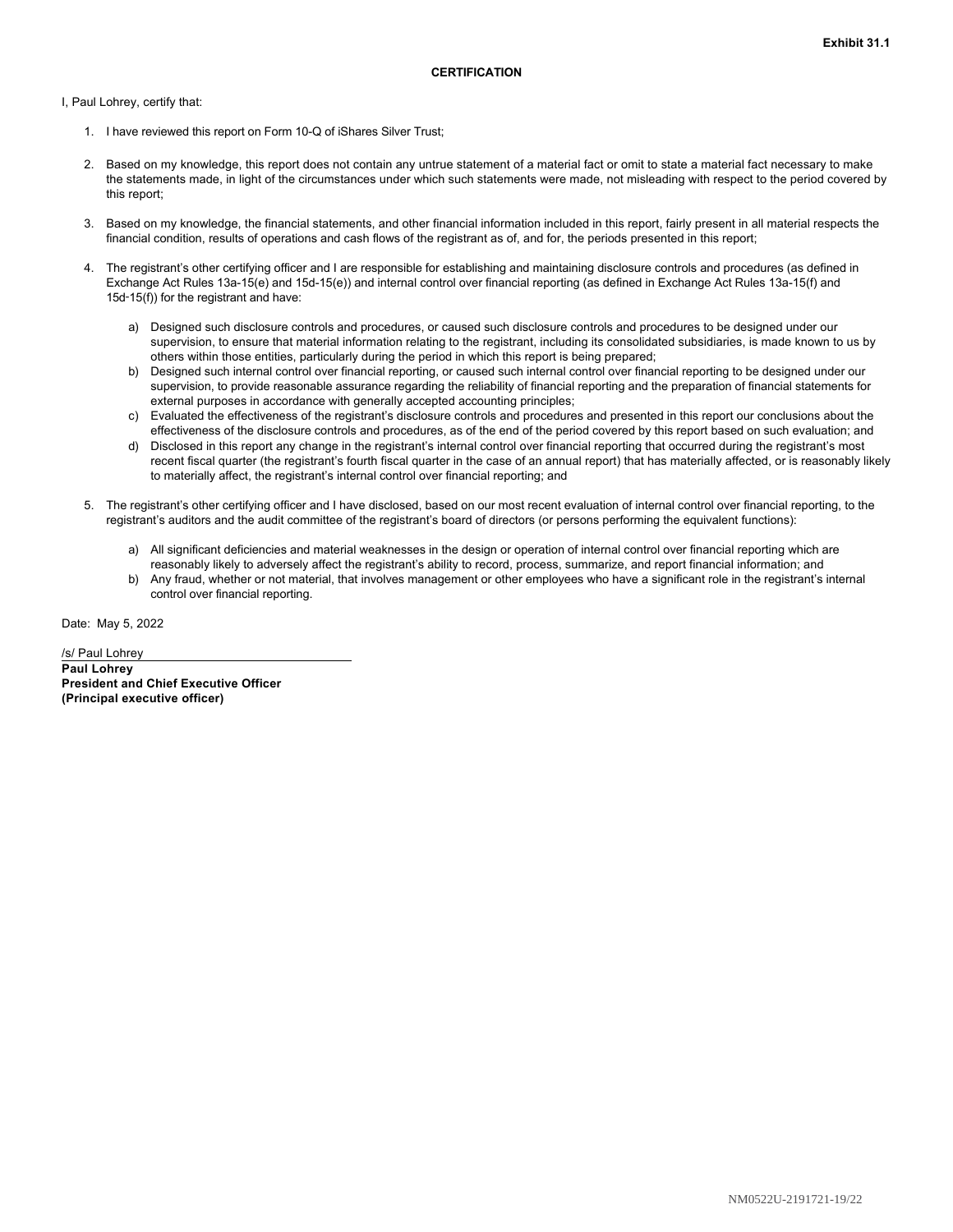<span id="page-19-0"></span>I, Trent Walker, certify that:

- 1. I have reviewed this report on Form 10-Q of iShares Silver Trust;
- 2. Based on my knowledge, this report does not contain any untrue statement of a material fact or omit to state a material fact necessary to make the statements made, in light of the circumstances under which such statements were made, not misleading with respect to the period covered by this report;
- 3. Based on my knowledge, the financial statements, and other financial information included in this report, fairly present in all material respects the financial condition, results of operations and cash flows of the registrant as of, and for, the periods presented in this report;
- 4. The registrant's other certifying officer and I are responsible for establishing and maintaining disclosure controls and procedures (as defined in Exchange Act Rules 13a-15(e) and 15d-15(e)) and internal control over financial reporting (as defined in Exchange Act Rules 13a-15(f) and 15d‑15(f)) for the registrant and have:
	- a) Designed such disclosure controls and procedures, or caused such disclosure controls and procedures to be designed under our supervision, to ensure that material information relating to the registrant, including its consolidated subsidiaries, is made known to us by others within those entities, particularly during the period in which this report is being prepared;
	- b) Designed such internal control over financial reporting, or caused such internal control over financial reporting to be designed under our supervision, to provide reasonable assurance regarding the reliability of financial reporting and the preparation of financial statements for external purposes in accordance with generally accepted accounting principles;
	- c) Evaluated the effectiveness of the registrant's disclosure controls and procedures and presented in this report our conclusions about the effectiveness of the disclosure controls and procedures, as of the end of the period covered by this report based on such evaluation; and
	- d) Disclosed in this report any change in the registrant's internal control over financial reporting that occurred during the registrant's most recent fiscal quarter (the registrant's fourth fiscal quarter in the case of an annual report) that has materially affected, or is reasonably likely to materially affect, the registrant's internal control over financial reporting; and
- 5. The registrant's other certifying officer and I have disclosed, based on our most recent evaluation of internal control over financial reporting, to the registrant's auditors and the audit committee of the registrant's board of directors (or persons performing the equivalent functions):
	- a) All significant deficiencies and material weaknesses in the design or operation of internal control over financial reporting which are reasonably likely to adversely affect the registrant's ability to record, process, summarize, and report financial information; and
	- b) Any fraud, whether or not material, that involves management or other employees who have a significant role in the registrant's internal control over financial reporting.

Date: May 5, 2022

/s/ Trent Walker **Trent Walker Chief Financial Officer (Principal financial and accounting officer)**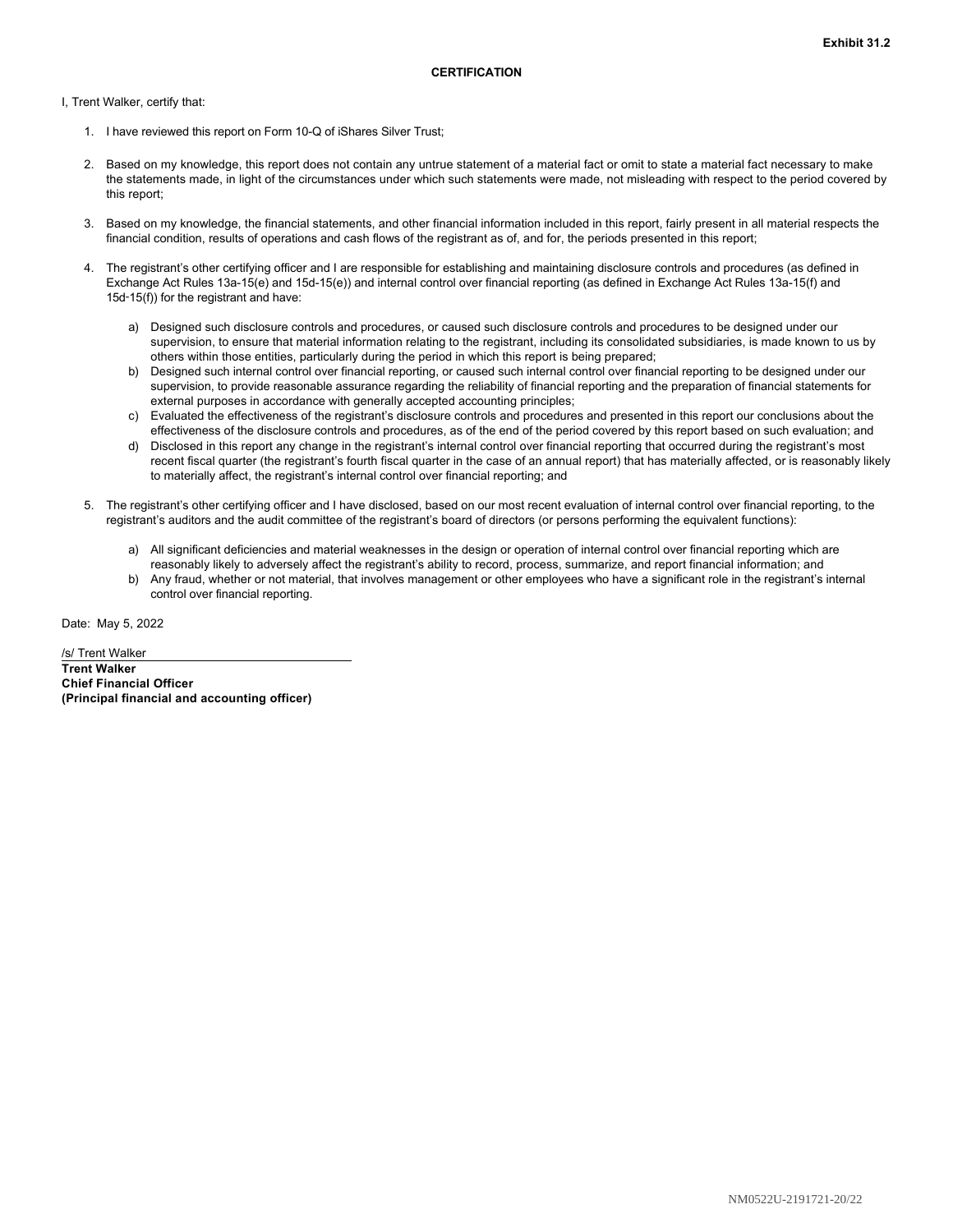#### <span id="page-20-0"></span>**Certification Pursuant to 18 U.S.C. Section 1350, as Adopted Pursuant to Section 906 of the Sarbanes-Oxley Act of 2002**

In connection with the Quarterly Report of iShares Silver Trust (the "Trust") on Form 10-Q for the period ended March 31, 2022 as filed with the Securities and Exchange Commission on the date hereof (the "Report"), I, Paul Lohrey, Chief Executive Officer of iShares Delaware Trust Sponsor LLC, the Sponsor of the Trust, certify, pursuant to 18 U.S.C. Section 1350, as adopted pursuant to Section 906 of the Sarbanes-Oxley Act of 2002, that:

- 1. The Report fully complies with the requirements of Section 13(a) or 15(d) of the Securities Exchange Act of 1934, as amended; and
- 2. The information contained in the Report fairly presents, in all material respects, the financial condition and results of operations of the Trust.

It is not intended that this statement be deemed to be filed for purposes of the Securities Exchange Act of 1934.

Date: May 5, 2022

/s/ Paul Lohrey **Paul Lohrey\* President and Chief Executive Officer (Principal executive officer)**

The registrant is a trust and Mr. Lohrey is signing in his capacity as an officer of iShares Delaware Trust Sponsor LLC, the Sponsor of the registrant.